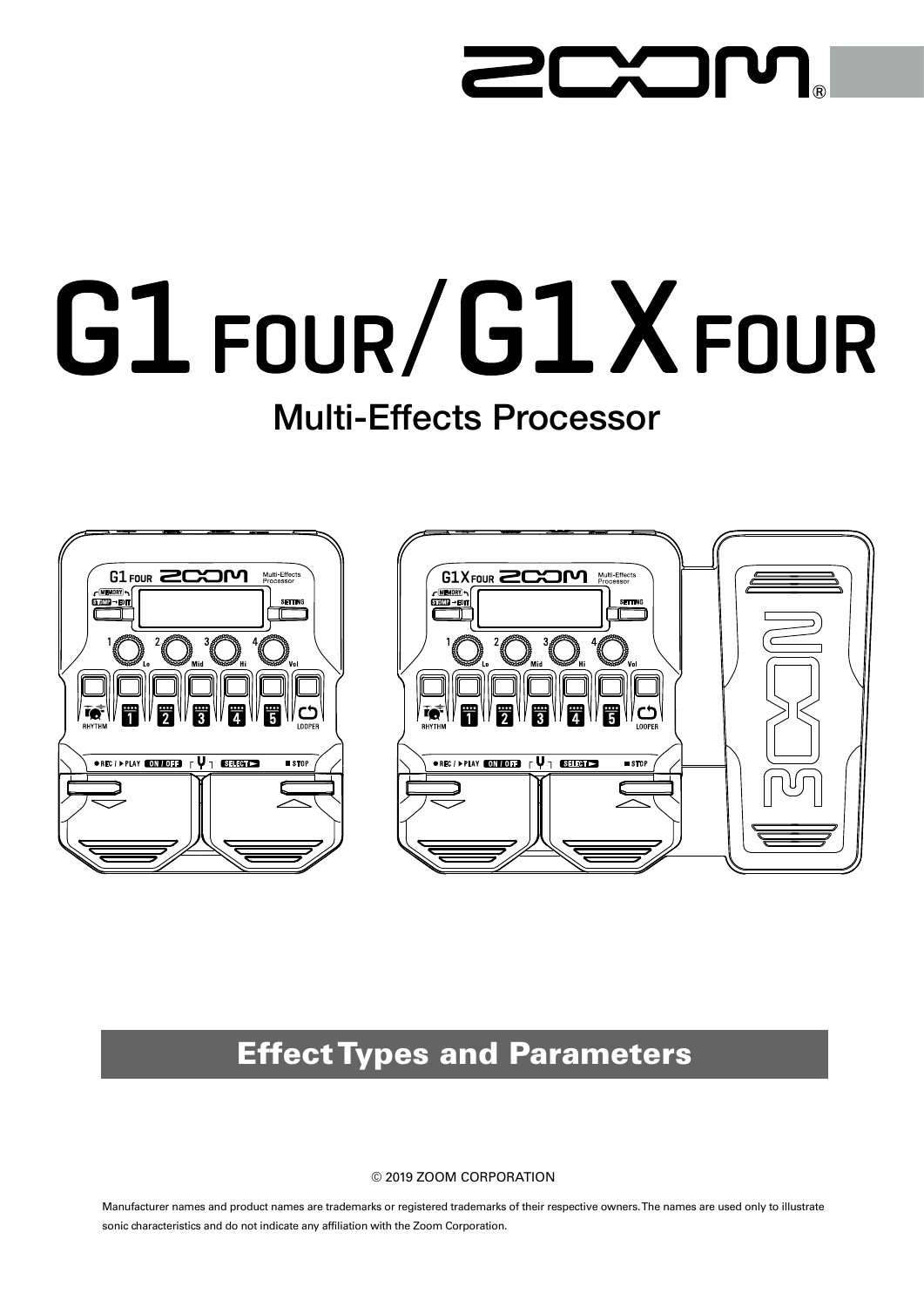## Effect explanation overview



### **Contents**

| Additional tables manufactured and the 25 |
|-------------------------------------------|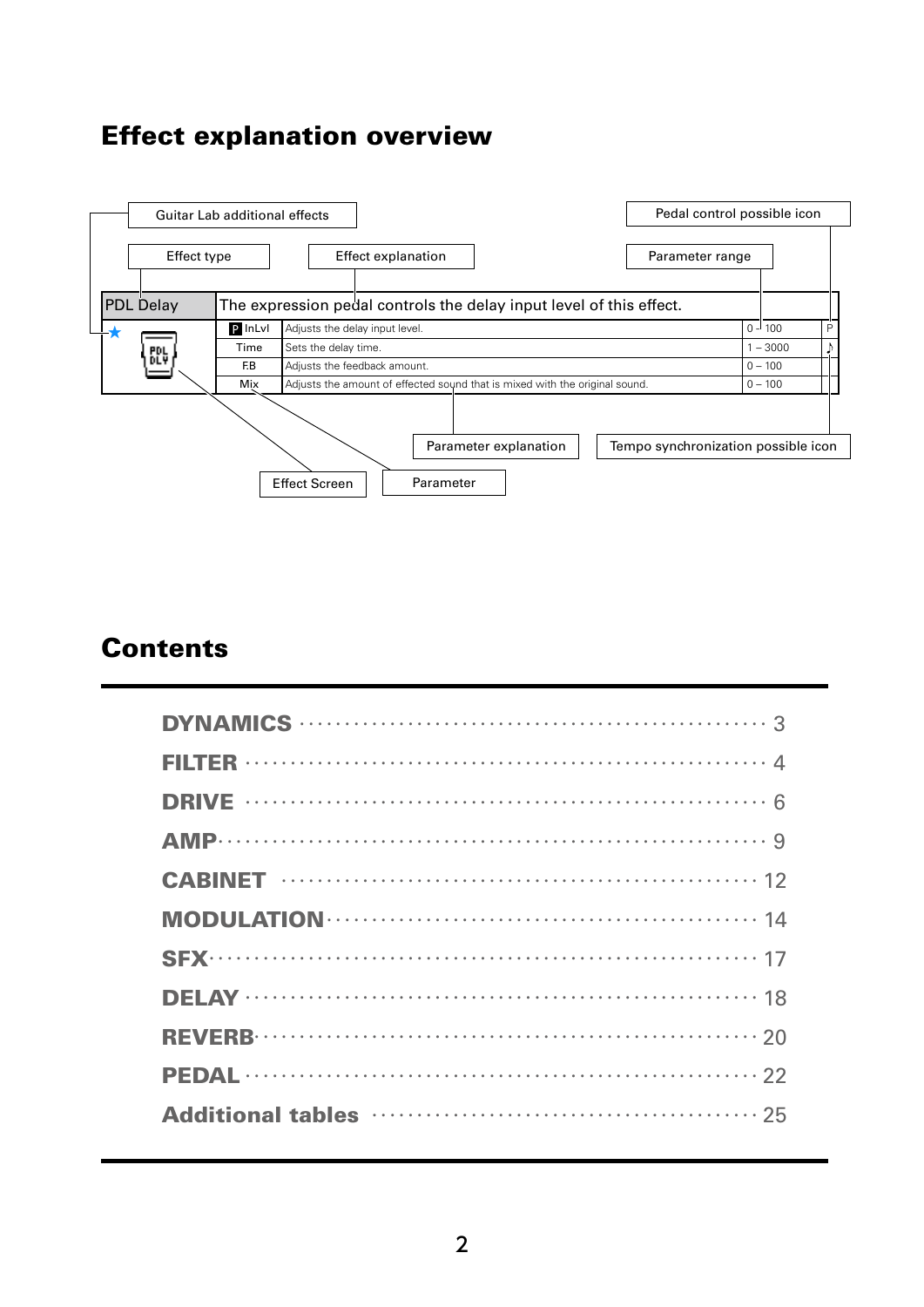#### <span id="page-2-0"></span>[ DYNAMICS ]

| Comp                | This compressor in the style of the MXR Dyna Comp. |                                                                                                         |                                    |  |
|---------------------|----------------------------------------------------|---------------------------------------------------------------------------------------------------------|------------------------------------|--|
|                     | Sense                                              | Adjusts the sensitivity of the effect.                                                                  | $0 - 10$                           |  |
| ò o                 | <b>ATTCK</b>                                       | Sets compressor attack speed to Fast or Slow.                                                           | SLOW, FAST                         |  |
| COMP                | Tone                                               | Adjusts the tone.                                                                                       | $0 - 10$                           |  |
|                     | <b>VOL</b>                                         | Adjusts the volume.                                                                                     | $0 - 100$                          |  |
| RackComp            |                                                    | This compressor allows more detailed adjustment than Comp.                                              |                                    |  |
|                     | <b>THRSH</b>                                       | Sets the level that activates the compressor.                                                           | $0 - 50$                           |  |
|                     | Ratio                                              | Adjusts the compression ratio.                                                                          | $1 - 10$                           |  |
| :OMF                | ATTCK                                              | Sets compressor attack speed.                                                                           | $1 - 10$                           |  |
|                     | <b>VOL</b>                                         | Adjusts the volume.                                                                                     | $0 - 100$                          |  |
| <b>SlowATTCK</b>    |                                                    | This effect slows the attack of each note, resulting in a violin-like performance.                      |                                    |  |
|                     | Time                                               | Adjusts the attack time.                                                                                | $1 - 50$                           |  |
|                     | Curve                                              | Set the curve of volume change during attack.                                                           | $0 - 10$                           |  |
| SLOW                | Tone                                               | Adjusts the tone.                                                                                       | $0 - 100$                          |  |
|                     | <b>VOL</b>                                         | Adjusts the volume.                                                                                     | $0 - 100$                          |  |
| <b>ZNR</b>          | the tone.                                          | ZOOM's unique noise reduction cuts noise during pauses in playing without affecting                     |                                    |  |
|                     | <b>DETCT</b>                                       | Sets control signal detection level.                                                                    | GTRIN.<br><b>EFXIN</b>             |  |
|                     | Depth                                              | Sets the depth of noise reduction.                                                                      | $0 - 100$                          |  |
|                     | <b>THRSH</b>                                       | Adjusts the effect sensitivity.                                                                         | $0 - 100$                          |  |
|                     | Decay                                              | Adjust the envelope release.                                                                            | $0 - 100$                          |  |
| MuteSW              |                                                    | This effect allows you to mute the volume using the foot switch.                                        |                                    |  |
|                     | Edge                                               | Sets how smoothly the volume changes. As the parameter value increases, the change<br>becomes smoother. | $0 - 100$                          |  |
|                     | Speed                                              | Adjust the recovery time from muting.                                                                   | $0 - 100$                          |  |
| mute<br>5W.         | <b>INVRT</b>                                       | Sets the foot switch control direction.                                                                 | NORMAL,<br><b>INVERT</b>           |  |
|                     | ON/OFF                                             | Sets the foot switch function.                                                                          | LATCH,<br>UnLATCH,<br><b>TRGGR</b> |  |
| GrayComp            |                                                    | This models a ROSS Compressor. Added parameters allow you to adjust the tone.                           |                                    |  |
|                     | <b>SUSTN</b>                                       | Adjusts the sustain.                                                                                    | $0 - 100$                          |  |
|                     | Lo                                                 | Adjusts volume of low frequencies.                                                                      | $0 - 100$                          |  |
| GRAY<br>COMP        | Hi                                                 | Adjusts volume of high frequencies.                                                                     | $0 - 100$                          |  |
|                     | <b>VOL</b>                                         | Adjusts the volume.                                                                                     | $0 - 100$                          |  |
| NoiseGate           |                                                    | This is a noise gate that cuts the sound during playing pauses.                                         |                                    |  |
| $\bigstar$          | <b>DETCT</b>                                       | Sets control signal detection level.                                                                    | GTRIN, EFXIN                       |  |
| 80 Q                | Depth                                              | Sets the depth of noise reduction.                                                                      | $0 - 100$                          |  |
| NOISE)<br>[Grte     | THRSH                                              | Adjusts the effect sensitivity.                                                                         | $0 - 100$                          |  |
|                     | Decay                                              | Adjust the envelope release.                                                                            | $0 - 100$                          |  |
| OptComp             |                                                    | This is an optical compressor.                                                                          |                                    |  |
|                     | Drive                                              | Adjusts the depth of the compression.                                                                   | $0 - 10$                           |  |
|                     | Lo                                                 | Adjusts volume of low frequencies.                                                                      | $0 - 100$                          |  |
| OP T<br><b>COMP</b> | Hi                                                 | Adjusts volume of high frequencies.                                                                     | $0 - 100$                          |  |
|                     | VOL                                                | Adjusts the volume.                                                                                     | $0 - 100$                          |  |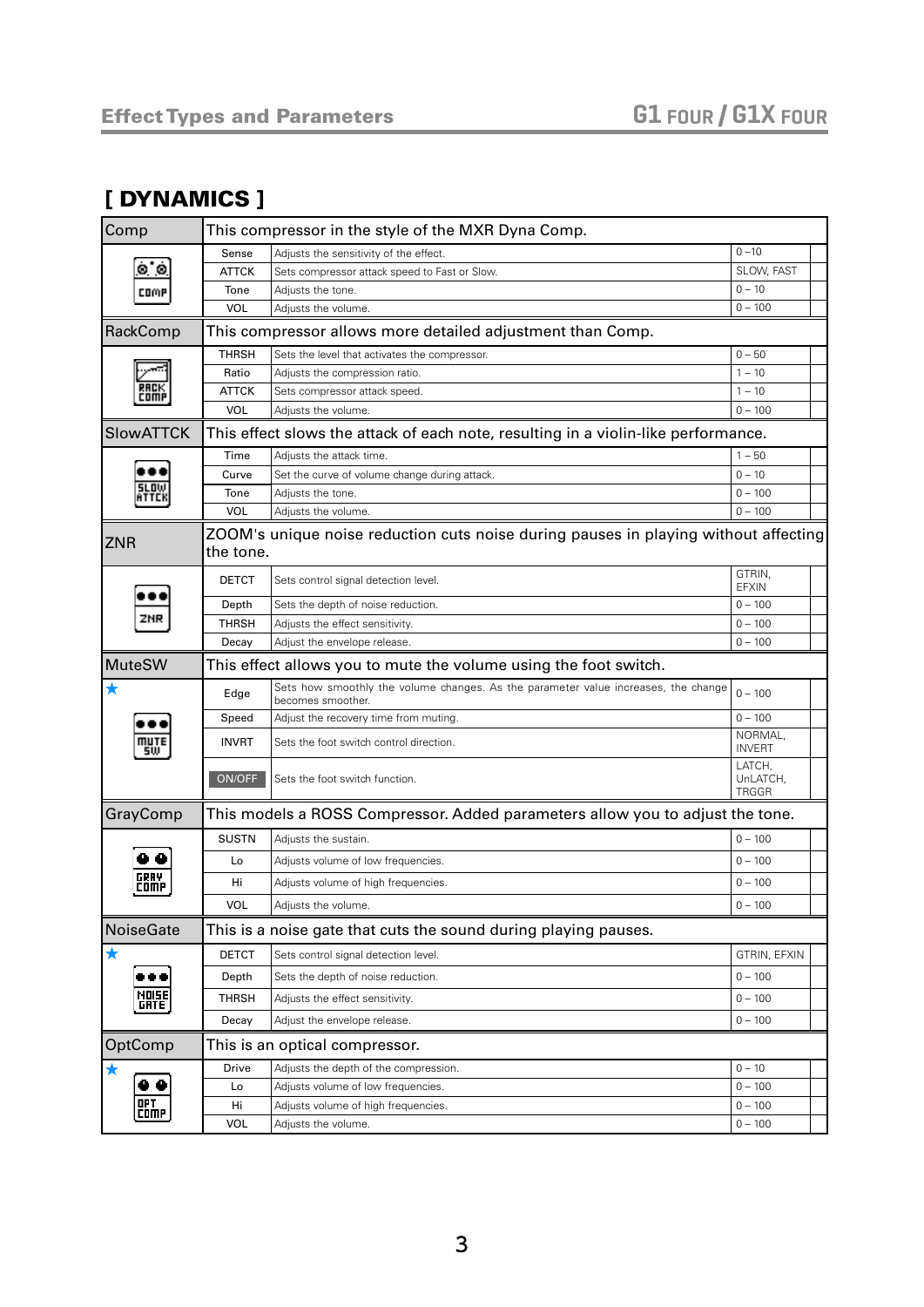#### [ DYNAMICS ]

| <b>BlackOpt</b>     | This is a simulation of the Demeter COMP-1 Compulator.<br>Added parameters allow you to adjust the tone. |                                                                                 |                         |  |  |
|---------------------|----------------------------------------------------------------------------------------------------------|---------------------------------------------------------------------------------|-------------------------|--|--|
|                     | Comp                                                                                                     | Adjusts the depth of the compression.                                           | $0 - 100$               |  |  |
|                     | Lo                                                                                                       | Adjusts volume of low frequencies.                                              | $0 - 100$               |  |  |
| <b>BLACK</b><br>OPT | Hi                                                                                                       | Adjusts volume of high frequencies.                                             | $0 - 100$               |  |  |
|                     | VOL                                                                                                      | Adjusts the volume.                                                             | $0 - 100$               |  |  |
| LMT-76              |                                                                                                          | This is a simulation of the UREI 1176LN.                                        |                         |  |  |
|                     | Input                                                                                                    | Adjusts the input level.                                                        | $0 - 80$                |  |  |
|                     | Ratio                                                                                                    | Adjusts the compression ratio.                                                  | 4:1, 8:1, 12:1,<br>20:1 |  |  |
| 니 <u>까</u> T<br>-가토 | <b>REL</b>                                                                                               | This is a limiter that suppresses signal peaks above a certain reference level. | $10 - 70$               |  |  |
|                     | Output                                                                                                   | Adjusts the output level.                                                       | $0 - 80$                |  |  |

#### <span id="page-3-0"></span>[ FILTER ]

| AutoWah            | This effect varies wah in accordance with picking intensity. |                                                                                   |                          |  |
|--------------------|--------------------------------------------------------------|-----------------------------------------------------------------------------------|--------------------------|--|
|                    | Mode                                                         | Sets direction of movement of the filter.                                         | DOWN, UP                 |  |
| o o                | Sense                                                        | Adjusts the sensitivity of the effect.                                            | $1 - 10$                 |  |
| <b>AUTO</b><br>WAH | <b>RESO</b>                                                  | Sets effect resonance.                                                            | $0 - 10$                 |  |
|                    | <b>VOL</b>                                                   | Adjusts the volume.                                                               | $0 - 100$                |  |
| Resonance          |                                                              | This effect varies the resonance filter frequency according to picking intensity. |                          |  |
| ★                  | Mode                                                         | Sets direction of movement of the filter.                                         | DOWN, UP                 |  |
| o o                | Sense                                                        | Adjusts the sensitivity of the effect.                                            | $1 - 10$                 |  |
|                    | <b>RESO</b>                                                  | Sets effect resonance.                                                            | $0 - 10$                 |  |
|                    | <b>VOL</b>                                                   | Adjusts the volume.                                                               | $0 - 100$                |  |
| Cry                |                                                              | This effect varies the sound like a talking modulator.                            |                          |  |
| $\bigstar$         | Range                                                        | Adjusts the frequency range processed by the effect.                              | $1 - 10$                 |  |
|                    | <b>RESO</b>                                                  | Sets effect resonance.                                                            | $0 - 10$                 |  |
|                    | Sense                                                        | Adjusts the sensitivity of the effect.                                            | $-10 - -1$ .<br>$1 - 10$ |  |
|                    | <b>BAL</b>                                                   | Adjusts the balance between original and effect sounds.                           | $0 - 100$                |  |
| <b>SeqFLTR</b>     |                                                              | The sequence filter has the flavor of a Z.Vex Seek-Wah.                           |                          |  |
|                    | Step                                                         | Adjusts number of sequence steps.                                                 | $2 - 8$                  |  |
|                    | PTTRN                                                        | Sets effect pattern.                                                              | $1 - 8$                  |  |
|                    | Speed                                                        | Sets the speed of the modulation.                                                 | $1 - 50$                 |  |
|                    | <b>RESO</b>                                                  | Sets effect resonance                                                             | $0 - 10$                 |  |
| Gt GEQ             |                                                              | This mono graphic equalizer has 6 bands that suit guitar frequencies.             |                          |  |
| $\bigstar$         | 160                                                          | Boosts or cuts the low (160 Hz) frequency band.                                   | $-12 - 12$               |  |
|                    | 400                                                          | Boosts or cuts the low (400 Hz) frequency band.                                   | $-12 - 12$               |  |
|                    | 800                                                          | Boosts or cuts the low (800 Hz) frequency band.                                   | $-12 - 12$               |  |
|                    | 3.2k                                                         | Boosts or cuts the low (3.2 kHz) frequency band.                                  | $-12 - 12$               |  |
| 떖                  | 6.4k                                                         | Boosts or cuts the low (6.4 kHz) frequency band.                                  | $-12 - 12$               |  |
|                    | 12k                                                          | Boosts or cuts the low (12 kHz) frequency band.                                   | $-12 - 12$               |  |
|                    | VOL                                                          | Adjusts the volume.                                                               | $0 - 100$                |  |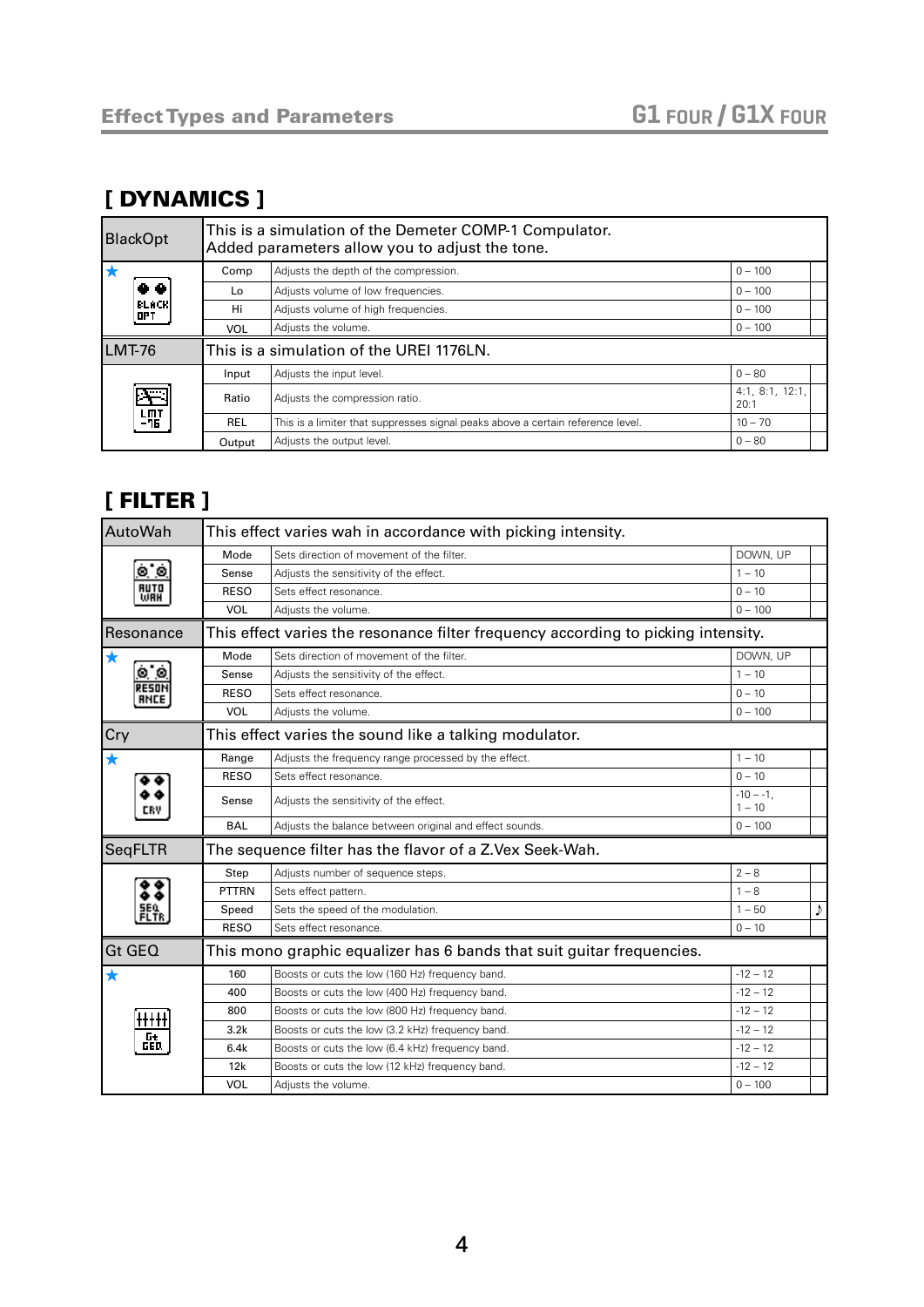#### [ FILTER ]

| Gt GEQ7                                               |             | This mono graphic equalizer has 7 bands that suit guitar frequencies.            |                    |   |
|-------------------------------------------------------|-------------|----------------------------------------------------------------------------------|--------------------|---|
|                                                       | 100         | Boosts or cuts the low (100 Hz) frequency band.                                  | $-12 - 12$         |   |
|                                                       | 200         | Boosts or cuts the low (200 Hz) frequency band.                                  | $-12 - 12$         |   |
|                                                       | 400         | Boosts or cuts the low (400 Hz) frequency band.                                  | $-12 - 12$         |   |
| +++++                                                 | 800         | Boosts or cuts the low (800 Hz) frequency band.                                  | $-12 - 12$         |   |
| ្រូ <del>ង</del><br>ចមណ                               | 1.6k        | Boosts or cuts the low (1.6 kHz) frequency band.                                 | $-12 - 12$         |   |
|                                                       | 3.2k        | Boosts or cuts the low (3.2 kHz) frequency band.                                 | $-12 - 12$         |   |
|                                                       | 6.4k        | Boosts or cuts the low (6.4 kHz) frequency band.                                 | $-12 - 12$         |   |
|                                                       | <b>VOL</b>  | Adjusts the volume.                                                              | $0 - 100$          |   |
| <b>St Gt GEQ</b>                                      |             | This stereo graphic equalizer has 6 bands that suit guitar frequencies.          |                    |   |
| $\bigstar$                                            | 160         | Boosts or cuts the low (160 Hz) frequency band.                                  | $-12 - 12$         |   |
|                                                       | 400         | Boosts or cuts the low (400 Hz) frequency band.                                  | $-12 - 12$         |   |
|                                                       | 800         | Boosts or cuts the low (800 Hz) frequency band.                                  | $-12 - 12$         |   |
|                                                       | 3.2k        | Boosts or cuts the low (3.2 kHz) frequency band.                                 | $-12 - 12$         |   |
| St Gt<br>GED                                          | 6.4k        | Boosts or cuts the low (6.4 kHz) frequency band.                                 | $-12 - 12$         |   |
|                                                       | 12k         | Boosts or cuts the low (12 kHz) frequency band.                                  | $-12 - 12$         |   |
|                                                       | <b>VOL</b>  | Adjusts the volume.                                                              | $0 - 100$          |   |
| ParaEO                                                |             | This is a 1-band parametric equalizer.                                           |                    |   |
|                                                       | <b>FREQ</b> | Sets the frequency of the equalizer.                                             | $20 - 20k$         |   |
|                                                       | Q           | Adjusts equalizer Q.                                                             | $0.5 - 16$         |   |
| ED.                                                   | Gain        | Adjusts the gain.                                                                | $-12 - 12$         |   |
|                                                       | <b>VOL</b>  | Adjusts the volume.                                                              | $0 - 100$          |   |
| RndmFLTR                                              |             | This filter effect changes character randomly.                                   |                    |   |
|                                                       | Type        | Sets filter type.                                                                | HPF, LPF           |   |
| $\bullet$ $\bullet$                                   | Speed       | Sets the speed of the modulation.                                                | $1 - 50$           | ♪ |
| RMDM<br>[Fltr                                         | <b>BAL</b>  | Adjusts the balance between original and effect sounds.                          | $0 - 100$          |   |
|                                                       | <b>VOL</b>  | Adjusts the volume.                                                              | $0 - 100$          |   |
| LowPassFL                                             |             | This effect varies the low pass filter frequency according to picking intensity. |                    |   |
| ★                                                     | <b>FREQ</b> | Sets minimum frequency of low pass filter.                                       | $0 - 100$          |   |
| ė ė                                                   | Sense       | Adjusts the sensitivity of the effect.                                           | FST100 -<br>SLW100 |   |
| LOW.<br>PASS                                          | <b>RESO</b> | Sets effect resonance.                                                           | $2P-10 - 4P-10$    |   |
|                                                       | <b>BAL</b>  | Adjusts the balance between original and effect sounds.                          | $0 - 100$          |   |
| Exciter                                               |             | This exciter enables flexible control.                                           |                    |   |
| ★                                                     | Bass        | Adjusts the amount of low-frequency phase correction.                            | $0 - 100$          |   |
| $\begin{smallmatrix} 0 & 0 \ 0 & 0 \end{smallmatrix}$ | Treble      | Adjusts the amount of high-frequency phase correction.                           | $0 - 100$          |   |
| EXCIT<br>ER                                           | VOL         | Adjusts the volume.                                                              | $0 - 100$          |   |
|                                                       | ON/OFF      | Sets the foot switch function.                                                   | LATCH,<br>UnLATCH  |   |
| <b>Step</b>                                           |             | This special effect gives the sound a stepped quality.                           |                    |   |
| ★                                                     | Depth       | Sets the depth of the modulation.                                                | $0 - 100$          |   |
| ā ē                                                   | Rate        | Sets the speed of the modulation.                                                | $0 - 50$           | ♪ |
| STEP                                                  | <b>RESO</b> | Sets effect resonance.                                                           | $0 - 10$           |   |
|                                                       | Shape       | Adjusts the effect envelope.                                                     | $0 - 10$           |   |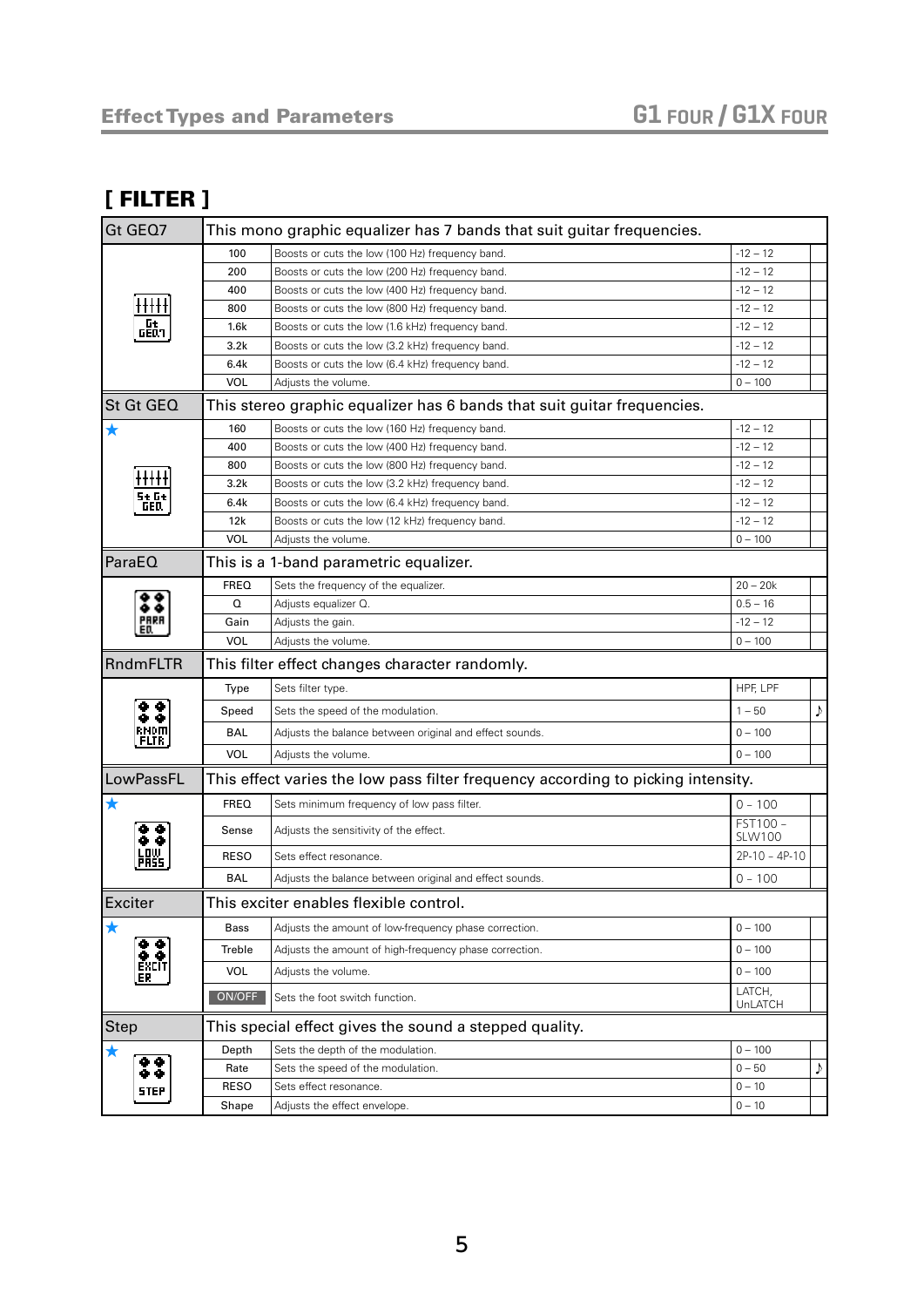### [ FILTER ]

| <b>LFO FLTR</b>                                                |             | This filter effect changes tone characteristics cyclically. |                               |  |
|----------------------------------------------------------------|-------------|-------------------------------------------------------------|-------------------------------|--|
|                                                                | Depth       | Sets the depth of the modulation.                           | $0 - 100$                     |  |
| <u> 33)</u>                                                    | Rate        | Sets the speed of the modulation.                           | $-50$                         |  |
|                                                                | <b>RESO</b> | Sets effect resonance.                                      | $0 - 10$                      |  |
| $\begin{bmatrix} \texttt{FFI} \ \texttt{FLTR} \ \end{bmatrix}$ | Wave        | Sets the modulation waveform.                               | SINE, TRI,<br>SAWUP,<br>SAWDN |  |

### <span id="page-5-0"></span>[ DRIVE ]

| <b>TS Drive</b>  | Simulation of the Ibanez TS808. |                                                                       |                        |  |
|------------------|---------------------------------|-----------------------------------------------------------------------|------------------------|--|
|                  | Gain                            | Adjusts the gain.                                                     | $0 - 100$              |  |
|                  | <b>Boost</b>                    | Turns boost ON/OFF.                                                   | OFF, ON                |  |
|                  | Tone                            | Adjusts the tone.                                                     | $0 - 100$              |  |
|                  | <b>VOL</b>                      | Adiusts the volume.                                                   | $0 - 100$              |  |
| <b>EP Stomp</b>  |                                 | This models the Maestro Echoplex preamp.                              |                        |  |
|                  | Gain                            | Adjusts the gain.                                                     | $0 - 100$              |  |
|                  | <b>Bass</b>                     | Adjusts volume of low frequencies.                                    | $-10 - 10$             |  |
| Stomp            | Treble                          | Adjusts volume of high frequencies.                                   | $-10 - 10$             |  |
|                  | VOL                             | Adiusts the volume.                                                   | $0 - 100$              |  |
| <b>RC Boost</b>  |                                 | This booster covers sounds ranging from clean boosts to light drives. |                        |  |
|                  | Gain                            | Adjusts the gain.                                                     | $0 - 100$              |  |
|                  | <b>Bass</b>                     | Adjusts volume of low frequencies.                                    | $0 - 100$              |  |
| 800S             | Treble                          | Adjusts volume of high frequencies.                                   | $0 - 100$              |  |
|                  | VOL                             | Adjusts the volume.                                                   | $0 - 100$              |  |
| GoldDrive        |                                 | This effect models a famous gold overdrive boutique pedal.            |                        |  |
|                  | Gain                            | Adjusts the gain.                                                     | $0 - 100$              |  |
|                  | <b>Bass</b>                     | Adjusts volume of low frequencies.                                    | $0 - 100$              |  |
|                  | Treble                          | Adjusts volume of high frequencies.                                   | $0 - 100$              |  |
|                  | <b>VOL</b>                      | Adjusts the volume.                                                   | $0 - 100$              |  |
| <b>SweetDrv</b>  |                                 | This effect models a sweet sounding overdrive.                        |                        |  |
|                  | Gain                            | Adjusts the gain.                                                     | $0 - 100$              |  |
| 0,0              | Tone                            | Adjusts volume of high frequencies                                    | $0 - 100$              |  |
| SWEE1<br>DRIVE   | Focus                           | Adjusts volume of middle frequencies.                                 | $0 - 100$              |  |
|                  | <b>VOL</b>                      | Adiusts the volume.                                                   | $0 - 100$              |  |
| <b>DYN Drive</b> |                                 | This effect easily achieves the warm drive tone of a tube amp.        |                        |  |
|                  | Gain                            | Adjusts the gain.                                                     | $0 - 100$              |  |
|                  | Tone                            | Adjusts the tone.                                                     | $0 - 100$              |  |
|                  | Mode                            | Sets the sound style.                                                 | COMBO,<br><b>STACK</b> |  |
|                  | <b>VOL</b>                      | Adjusts the volume.                                                   | $0 - 100$              |  |
| RedCrunch        |                                 | Use this effect for the famous "brown sound."                         |                        |  |
|                  | Gain                            | Adjusts the gain.                                                     | $0 - 100$              |  |
|                  | Tone                            | Adjusts the tone.                                                     | $0 - 100$              |  |
|                  | PRSNC                           | Adjusts volume of super-high frequencies.                             | $0 - 100$              |  |
|                  | <b>VOL</b>                      | Adjusts the volume.                                                   | $0 - 100$              |  |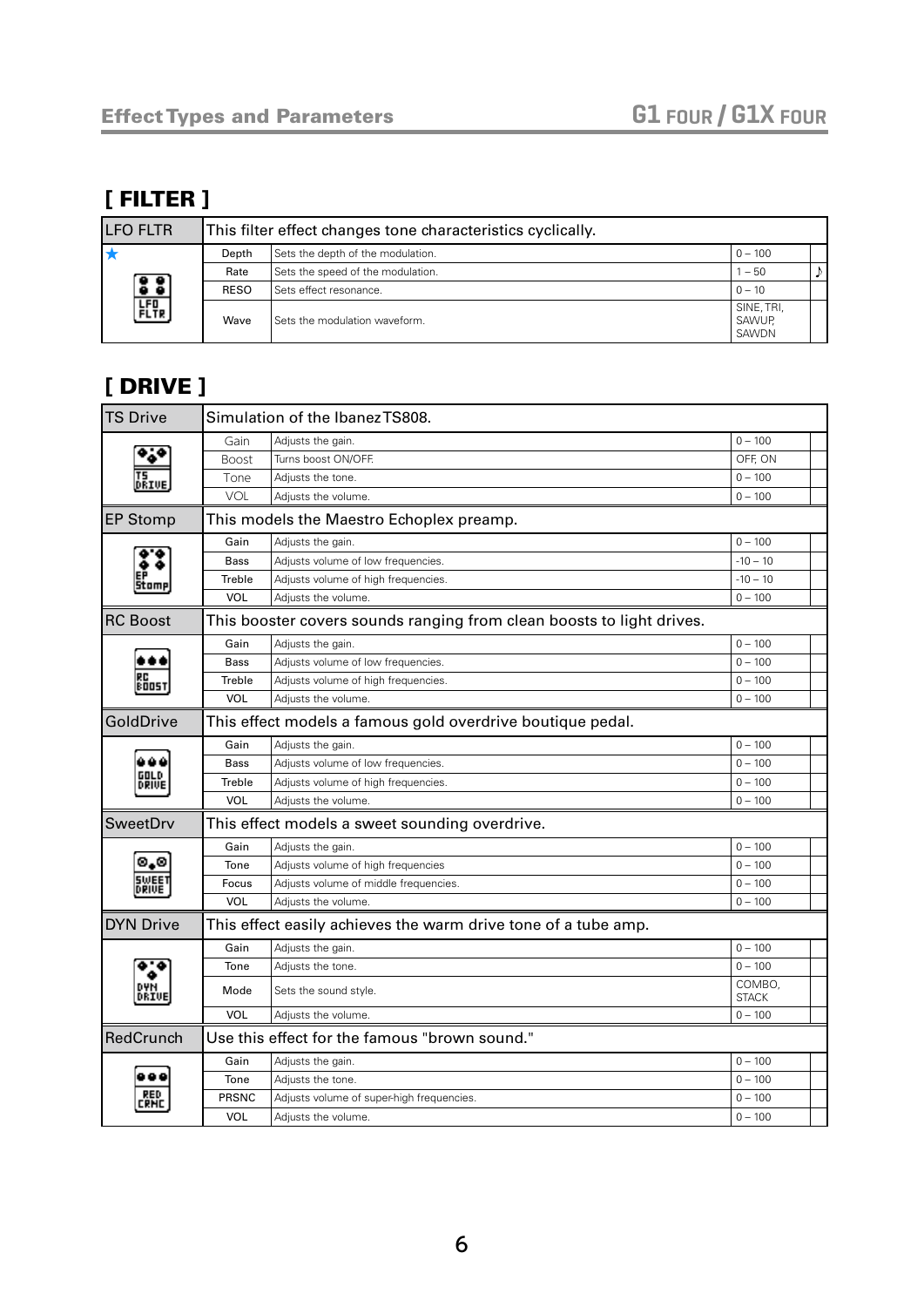#### [ DRIVE ]

| MetalWRLD          | Simulation of the BOSS Metal Zone, which is characterized by long sustain and a<br>powerful lower midrange.                     |                                                                                                                                       |                   |  |  |
|--------------------|---------------------------------------------------------------------------------------------------------------------------------|---------------------------------------------------------------------------------------------------------------------------------------|-------------------|--|--|
|                    | Gain                                                                                                                            | Adjusts the gain.                                                                                                                     | $0 - 100$         |  |  |
| JRLD               | <b>Bass</b>                                                                                                                     | Adjusts volume of low frequencies.                                                                                                    | $0 - 100$         |  |  |
|                    | Treble                                                                                                                          | Adjusts volume of high frequencies.                                                                                                   | $0 - 100$         |  |  |
|                    | <b>VOL</b>                                                                                                                      | Adjusts the volume.                                                                                                                   | $0 - 100$         |  |  |
| <b>TB MK1.5</b>    |                                                                                                                                 | This is a classic fuzz effect.                                                                                                        |                   |  |  |
| ★                  | <b>ATTCK</b>                                                                                                                    | Adjusts the gain.                                                                                                                     | $0 - 100$         |  |  |
|                    | Tone                                                                                                                            | Adjusts the tone.                                                                                                                     | $0 - 100$         |  |  |
|                    | Color                                                                                                                           | Sets the sound color.                                                                                                                 | 1, 2              |  |  |
|                    | <b>VOL</b>                                                                                                                      | Adjusts the volume.                                                                                                                   | $0 - 100$         |  |  |
| <b>OctFuzz</b>     |                                                                                                                                 | This fuzz effect adds an octave above.                                                                                                |                   |  |  |
|                    | <b>Boost</b>                                                                                                                    | Adjusts the gain.                                                                                                                     | $0 - 100$         |  |  |
|                    | Color                                                                                                                           | Sets the sound color.                                                                                                                 | 1, 2              |  |  |
| FUZZ               | Tone                                                                                                                            | Adjusts the tone.                                                                                                                     | $0 - 100$         |  |  |
|                    | <b>VOL</b>                                                                                                                      | Adjusts the volume.                                                                                                                   | $0 - 100$         |  |  |
| SpotBoost          |                                                                                                                                 | This booster enables flexible control.                                                                                                |                   |  |  |
|                    | <b>Boost</b>                                                                                                                    | Adjusts the gain.                                                                                                                     | $0 - 100$         |  |  |
|                    | Bass                                                                                                                            | Adjusts volume of low frequencies.                                                                                                    | $-10 - 10$        |  |  |
| 005T               | Treble                                                                                                                          | Adjusts volume of high frequencies.                                                                                                   | $-10 - 10$        |  |  |
|                    | ON/OFF                                                                                                                          | Sets the foot switch function.                                                                                                        | LATCH,<br>UnLATCH |  |  |
| Aco.Sim            | guitar.                                                                                                                         | This effect changes the tone of an electric guitar to make it sound like an acoustic                                                  |                   |  |  |
|                    | Top                                                                                                                             | Adjusts the unique string tone of acoustic guitars.                                                                                   | $0 - 100$         |  |  |
|                    | Body                                                                                                                            | Adjusts the body resonance of acoustic guitars.                                                                                       | $0 - 100$         |  |  |
| ACO.<br>5IM        | Tone                                                                                                                            | Adjusts the tone.                                                                                                                     | $0 - 100$         |  |  |
|                    | <b>VOL</b>                                                                                                                      | Adjusts the volume.                                                                                                                   | $0 - 100$         |  |  |
| NYC Muff           |                                                                                                                                 | This models an Electro-Harmonix Big Muff Pi. An added parameter allows you to<br>adjust the balance of original sound and distortion. |                   |  |  |
|                    | <b>SUSTN</b>                                                                                                                    | Adjusts the gain.                                                                                                                     | $0 - 100$         |  |  |
|                    | Tone                                                                                                                            | Adjusts the tone.                                                                                                                     | $0 - 100$         |  |  |
| MYC<br>MUFF        | BAL                                                                                                                             | Adjusts the balance between original and effect sounds.                                                                               | $0 - 100$         |  |  |
|                    | VOL                                                                                                                             | Adjusts the volume.                                                                                                                   | $0 - 100$         |  |  |
| <b>HGTHRTTL</b>    | BOOST:ON).                                                                                                                      | This models the sound of the Mesa Boogie THROTTLE BOX(GAIN SWITCH:HI /                                                                |                   |  |  |
|                    | Gain                                                                                                                            | Adjusts the gain.                                                                                                                     | $0 - 100$         |  |  |
|                    | Tone                                                                                                                            | Adjusts the tone.                                                                                                                     | $0 - 100$         |  |  |
| HС<br>THRTL        | MdCut                                                                                                                           | Adjusts volume of middle frequencies.                                                                                                 | $0 - 100$         |  |  |
|                    | <b>VOL</b>                                                                                                                      | Adjusts the volume.                                                                                                                   | $0 - 100$         |  |  |
| <b>BG GRID</b>     | This models a Mesa Boogie GRID SLAMMER. An added parameter allows you to<br>adjust the balance of original sound and overdrive. |                                                                                                                                       |                   |  |  |
| ★                  | Gain                                                                                                                            | Adjusts the gain.                                                                                                                     | $0 - 100$         |  |  |
| . .<br>۰           | Tone                                                                                                                            | Adjusts the tone.                                                                                                                     | $0 - 100$         |  |  |
| BG.<br><b>GRID</b> | BAL                                                                                                                             | Adjusts the balance between original and effect sounds.                                                                               | $0 - 100$         |  |  |
|                    | <b>VOL</b>                                                                                                                      | Adjusts the volume.                                                                                                                   | $0 - 100$         |  |  |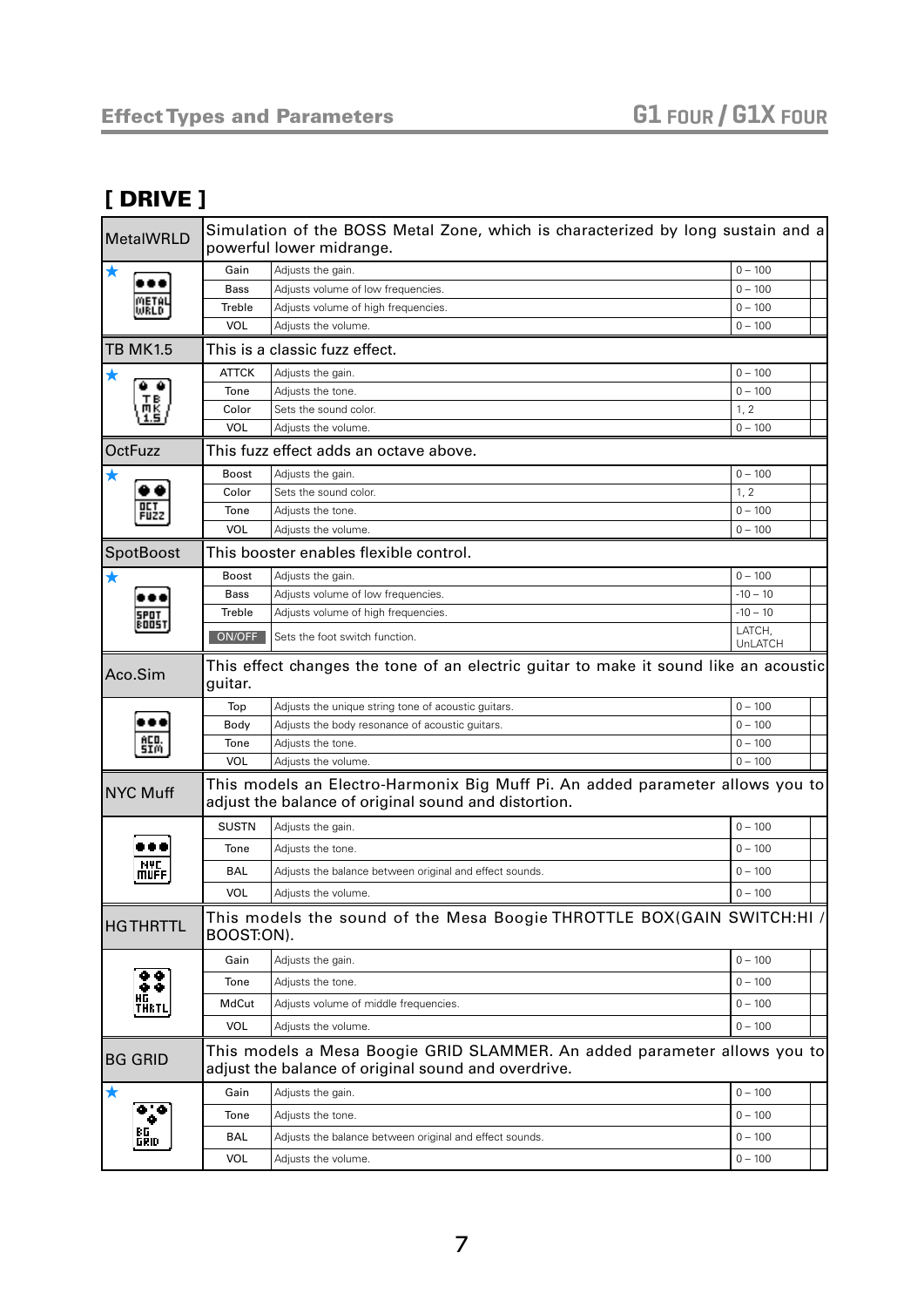#### [ DRIVE ]

| DIST <sub>1</sub> | This models the sound of a BOSS DS-1 DISTORTION. |                                                                                                                       |                    |  |
|-------------------|--------------------------------------------------|-----------------------------------------------------------------------------------------------------------------------|--------------------|--|
|                   | Gain                                             | Adjusts the gain.                                                                                                     | $0 - 100$          |  |
|                   | Tone                                             | Adjusts the tone.                                                                                                     | $0 - 100$          |  |
|                   | VOL                                              | Adjusts the volume.                                                                                                   | $0 - 100$          |  |
|                   | Comp                                             | Sets the clipping type of DIST 1.                                                                                     | ORG, MOD           |  |
| Squeak            |                                                  | This models a ProCo RAT.<br>A parameter has been added that allows you to adjust the mix level of the original sound. |                    |  |
|                   | Gain                                             | Adjusts the gain.                                                                                                     | $0 - 100$          |  |
| 44 L              | <b>FLTR</b>                                      | Adjusts the tone.                                                                                                     | $0 - 100$          |  |
| 50.UE<br>ПK       | VOL                                              | Adjusts the volume.                                                                                                   | $0 - 100$          |  |
|                   | DryMx                                            | Adjusts the volume of the unaffected sound.                                                                           | $0 - 100$          |  |
| <b>UpOctBSTR</b>  |                                                  | This effect adds an upper octave to the original sound.<br>We recommend using the front guitar pickup.                |                    |  |
|                   | UpOct                                            | Adjusts the amount of effected sound that is mixed with the original sound.                                           | $0 - 100$          |  |
|                   | DryMx                                            | Adjusts the volume of the unaffected sound.                                                                           | $0 - 100$          |  |
|                   | Bottom                                           | Adjusts volume of low frequencies.                                                                                    | $0 - 100$          |  |
|                   | <b>PRSNC</b>                                     | Adjusts volume of super-high frequencies.                                                                             | $0 - 100$          |  |
| <b>OutputBST</b>  |                                                  | We improved the ZOOM G5n OUTPUT BOOSTER as an effect.                                                                 |                    |  |
| $\bigstar$        | Range                                            | Adjusts the frequency range processed by the effect.                                                                  | $1 - 10$           |  |
|                   | <b>Boost</b>                                     | Adjusts the gain.                                                                                                     | $0 - 100$          |  |
|                   | Tone                                             | Adjusts the tone.                                                                                                     | $0 - 100$          |  |
|                   | VOL                                              | Adjusts the volume.                                                                                                   | $0 - 100$          |  |
| <b>DIST Plus</b>  |                                                  | This models the sound of a MXR DISTORTION+.                                                                           |                    |  |
|                   | Gain                                             | Adjusts the gain.                                                                                                     | $0 - 100$          |  |
| 88                | <b>VOL</b>                                       | Adjusts the volume.                                                                                                   | $0 - 100$          |  |
| DIST<br>Plus      | <b>DryMx</b>                                     | Adjusts the volume of the unaffected sound.                                                                           | $0 - 100$          |  |
|                   | Comp                                             | Sets the clipping type of DIST Plus.                                                                                  | ORG,<br>MOD1, MOD2 |  |
| Zen O.DRV         |                                                  | This models the sound of a Hermida Audio Zendrive.                                                                    |                    |  |
|                   | Gain                                             | Adjusts the gain.                                                                                                     | $0 - 100$          |  |
|                   | Tone                                             | Adjusts the tone.                                                                                                     | $0 - 100$          |  |
| 0.DRV             | Voice                                            | Adjusts gain of high frequencies.                                                                                     | $0 - 100$          |  |
|                   | VOL                                              | Adjusts the volume.                                                                                                   | $0 - 100$          |  |
| VioletDST         |                                                  | This models the sound of a SUHR Riot Reloaded.                                                                        |                    |  |
|                   | Gain                                             | Adjusts the gain.                                                                                                     | $0 - 100$          |  |
|                   | Tone                                             | Adjusts the tone.                                                                                                     | $0 - 100$          |  |
| DI51              | Voice                                            | Sets the sound style.                                                                                                 | $0 - 2$            |  |
|                   | <b>VOL</b>                                       | Adiusts the volume.                                                                                                   | $0 - 100$          |  |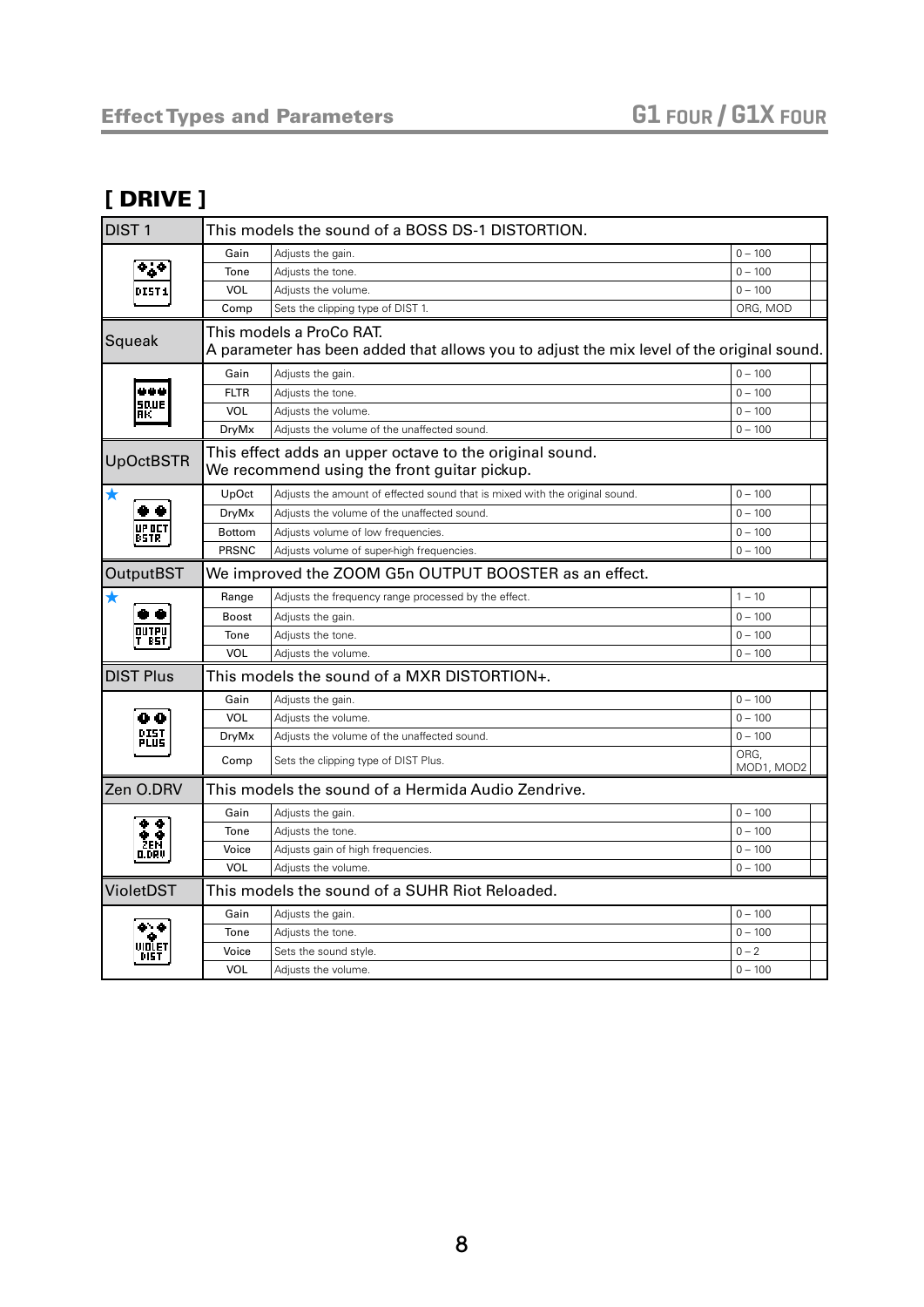#### <span id="page-8-0"></span>[ AMP ]

| <b>MS 800</b>   | This models the sound of the Marshall JCM800 2203. |                                                                                    |                          |
|-----------------|----------------------------------------------------|------------------------------------------------------------------------------------|--------------------------|
|                 | Input                                              | Adjusts the input gain.                                                            | LO, HI                   |
|                 | Bass                                               | Adjusts volume of low frequencies.                                                 | $0 - 100$                |
|                 | <b>MID</b>                                         | Adjusts volume of middle frequencies.                                              | $0 - 100$                |
| $m$<br>800      | Treble                                             | Adjusts volume of high frequencies.                                                | $0 - 100$                |
| OTT7            | <b>PRSNC</b>                                       | Adjusts volume of super-high frequencies.                                          | $0 - 100$                |
|                 | Gain                                               | Adjusts the gain.                                                                  | $0 - 100$                |
|                 | <b>VOL</b>                                         | Adjusts the volume.                                                                | $0 - 100$                |
| <b>MS 1959</b>  |                                                    | This models the sound of the Marshall 1959 SUPER LEAD 100.                         |                          |
|                 | <b>Bass</b>                                        | Adjusts volume of low frequencies.                                                 | $0 - 100$                |
|                 | <b>MID</b>                                         | Adjusts volume of middle frequencies.                                              | $0 - 100$                |
| ms.             | Treble                                             | Adjusts volume of high frequencies.                                                | $0 - 100$                |
| 1959            | <b>PRSNC</b>                                       | Adjusts volume of super-high frequencies.                                          | $0 - 100$                |
| <b>Process</b>  | Input1                                             | Adjusts the gain of the input1.                                                    | OFF, 0 - 100             |
|                 | Input2                                             | Adjusts the gain of the input2.                                                    | OFF, 0 - 100             |
|                 | VOL                                                | Adjusts the volume.                                                                | $0 - 100$                |
| <b>MS 450s</b>  |                                                    | This models the sound of the Marshall JTM 45 Offset.                               |                          |
| $\bigstar$      | <b>Bass</b>                                        | Adjusts volume of low frequencies.                                                 | $0 - 100$                |
|                 | <b>MID</b>                                         | Adjusts volume of middle frequencies.                                              | $0 - 100$                |
|                 | Treble                                             | Adjusts volume of high frequencies.                                                | $0 - 100$                |
| 4505            | <b>PRSNC</b>                                       | Adjusts volume of super-high frequencies.                                          | $0 - 100$                |
| ī               | Input1                                             | Adjusts the gain of the input1.                                                    | OFF, 0 - 100             |
|                 | Input2                                             | Adjusts the gain of the input2.                                                    | OFF, 0 - 100             |
|                 | <b>VOL</b>                                         | Adjusts the volume.                                                                | $0 - 100$                |
| <b>FDTWNR</b>   |                                                    | This models the sound of the Fender '65 Twin Reverb.                               |                          |
|                 | <b>Bass</b>                                        | Adjusts volume of low frequencies.                                                 | $10 - 100$               |
|                 | <b>MID</b>                                         | Adjusts volume of middle frequencies.                                              | $10 - 100$               |
|                 | Treble                                             | Adjusts volume of high frequencies.                                                | $10 - 100$               |
|                 | <b>BRGHT</b>                                       | Sets the high frequency response. The effect is noticeable at lower gain settings. | OFF, ON                  |
| FD.<br>TWNR     | Gain                                               | Adjusts the gain.                                                                  | $10 - 100$               |
|                 | <b>VOL</b>                                         | Adjusts the volume.                                                                | $10 - 100$               |
|                 | Depth                                              | Sets the depth of the modulation.                                                  | $10 - 100$               |
|                 | Speed                                              | Sets the speed of the modulation.                                                  | J)<br>$10 - 100$         |
| <b>FD B-MAN</b> |                                                    | This models the sound of the Fender '59 Bassman.                                   |                          |
|                 | Input                                              | Selects the input channel.                                                         | NORMAL,<br><b>BRIGHT</b> |
|                 | Bass                                               | Adjusts volume of low frequencies.                                                 | $10 - 120$               |
| FD-B<br>MAN     | <b>MID</b>                                         | Adjusts volume of middle frequencies.                                              | $10 - 120$               |
|                 | Treble                                             | Adjusts volume of high frequencies.                                                | $10 - 120$               |
|                 | PRSNC                                              | Adjusts volume of super-high frequencies.                                          | $10 - 120$               |
|                 | Gain                                               | Adjusts the gain.                                                                  | $10 - 120$               |
|                 | <b>VOL</b>                                         | Adjusts the volume.                                                                | $10 - 120$               |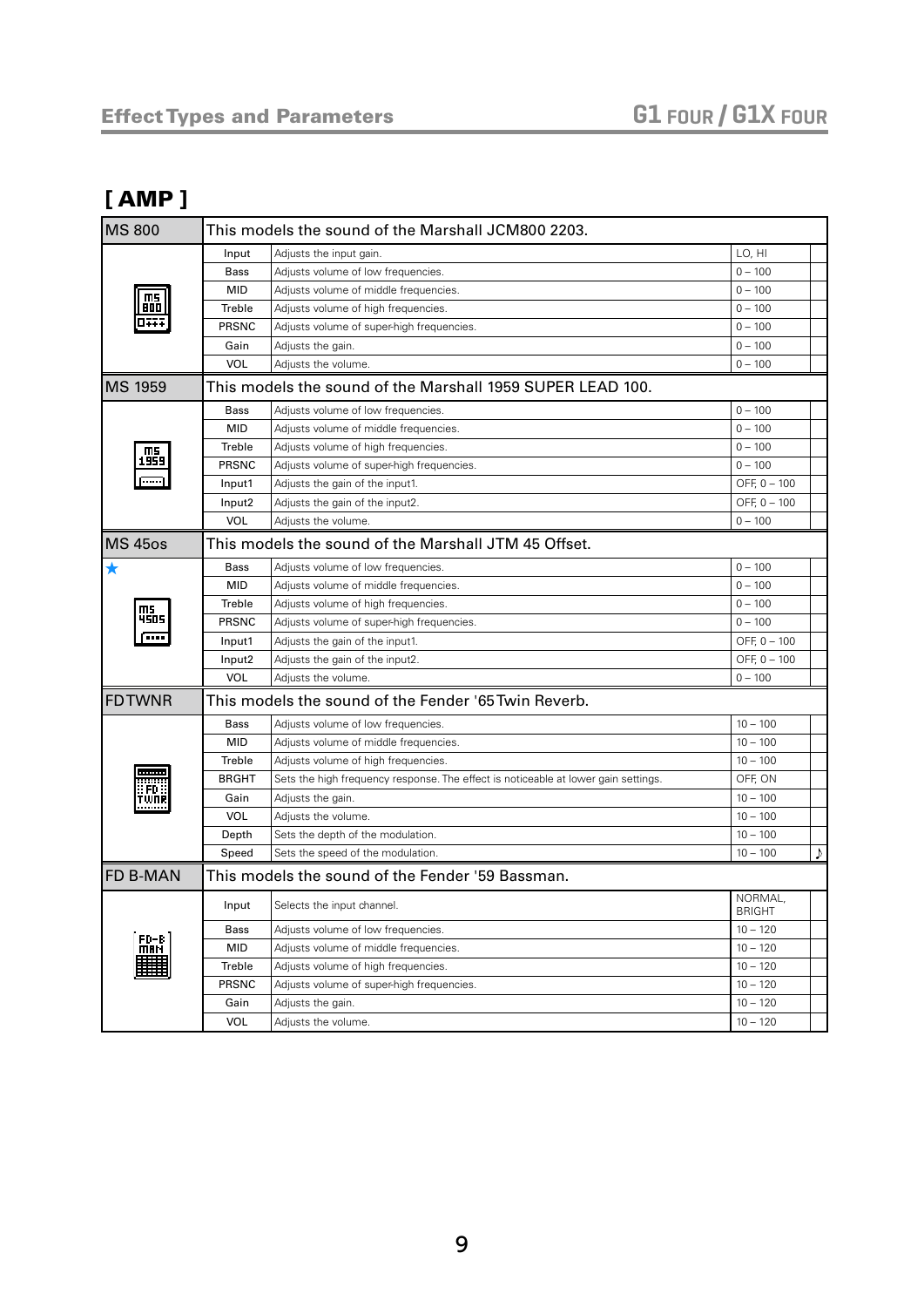#### [ AMP ]

| <b>FD DLXR</b>   | This models the sound of the Fender '65 Deluxe Reverb. |                                                              |                           |    |  |
|------------------|--------------------------------------------------------|--------------------------------------------------------------|---------------------------|----|--|
|                  | Input                                                  | Selects the input channel.                                   | NORMAL,<br><b>VIBRATO</b> |    |  |
|                  | <b>Bass</b>                                            | Adjusts volume of low frequencies.                           | $10 - 100$                |    |  |
| .                | Treble                                                 | Adjusts volume of high frequencies.                          | $10 - 100$                |    |  |
| DLXR             | Gain                                                   | Adjusts the gain.                                            | $10 - 100$                |    |  |
|                  | <b>VOL</b>                                             | Adjusts the volume.                                          | $10 - 100$                |    |  |
|                  | Depth                                                  | Sets the depth of the modulation.                            | $10 - 100$                |    |  |
|                  | Speed                                                  | Sets the speed of the modulation.                            | $10 - 100$                | ♪  |  |
| <b>FD MASTER</b> |                                                        | This models the sound of the Fender ToneMaster B channel.    |                           |    |  |
| ★                | Gain                                                   | Adjusts the gain.                                            | $10 - 100$                |    |  |
|                  | Bass                                                   | Adjusts volume of low frequencies.                           | $10 - 100$                |    |  |
|                  | <b>MID</b>                                             | Adjusts volume of middle frequencies.                        | $10 - 100$                |    |  |
| : FD :           | Treble                                                 | Adjusts volume of high frequencies.                          | $10 - 100$                |    |  |
| MSTR             | Fat                                                    | Sets the sound style.                                        | OFF, ON                   |    |  |
|                  | <b>VOL</b>                                             | Adjusts the volume.                                          | $10 - 100$                |    |  |
| <b>UK 30A</b>    |                                                        | This models the sound of an early class A British combo amp. |                           |    |  |
|                  | <b>Bass</b>                                            | Adjusts volume of low frequencies.                           | $0 - 100$                 |    |  |
|                  | Treble                                                 | Adjusts volume of high frequencies.                          | $0 - 100$                 |    |  |
|                  | Cut                                                    | Adjusts the tone.                                            | $0 - 100$                 |    |  |
| 30A              | Gain                                                   | Adjusts the gain.                                            | $0 - 100$                 |    |  |
|                  | <b>VOL</b>                                             | Adjusts the volume.                                          | $0 - 100$                 |    |  |
|                  | Depth                                                  | Sets the depth of the modulation.                            | $0 - 100$                 |    |  |
|                  | Speed                                                  | Sets the speed of the modulation.                            | $0 - 100$                 | J) |  |
|                  |                                                        |                                                              |                           |    |  |
| <b>BG MK1</b>    |                                                        | This models the sound of the Mesa Boogie Mark I combo amp.   |                           |    |  |
|                  | <b>Bass</b>                                            | Adjusts volume of low frequencies.                           | $0 - 100$                 |    |  |
|                  | <b>MID</b>                                             | Adjusts volume of middle frequencies.                        | $0 - 100$                 |    |  |
| <b>TELESCO</b>   | Treble                                                 | Adjusts volume of high frequencies.                          | $0 - 100$                 |    |  |
|                  | PRSNC                                                  | Adjusts volume of super-high frequencies.                    | $0 - 100$                 |    |  |
| mĸ1              | Gain1                                                  | Adjusts the gain of the first stage.                         | $0 - 100$                 |    |  |
|                  | Gain2                                                  | Adjusts the gain of the second stage.                        | $0 - 100$                 |    |  |
|                  | <b>VOL</b>                                             | Adjusts the volume.                                          | $0 - 100$                 |    |  |
| <b>BG MK3</b>    |                                                        | This models the sound of the Mesa Boogie Mark III combo amp. |                           |    |  |
|                  | <b>Bass</b>                                            | Adjusts volume of low frequencies.                           | $0 - 100$                 |    |  |
|                  | MID                                                    | Adjusts volume of middle frequencies.                        | $0 - 100$                 |    |  |
|                  | Treble                                                 | Adjusts volume of high frequencies.                          | $0 - 100$                 |    |  |
| اسمه             | <b>PRSNC</b>                                           | Adjusts volume of super-high frequencies.                    | $0 - 100$                 |    |  |
| RG<br>Inka       | Gain1                                                  | Adjusts the gain of the first stage.                         | $0 - 100$                 |    |  |
|                  | Gain2                                                  | Adjusts the gain of the second stage.                        | $0 - 100$                 |    |  |
|                  | VOL                                                    | Adjusts the volume.                                          | $0 - 100$                 |    |  |
| <b>XtasyBlue</b> |                                                        | This models the sound of the Bogner Ecstasy Blue channel.    |                           |    |  |
|                  | Bass                                                   | Adjusts volume of low frequencies.                           | $0 - 100$                 |    |  |
|                  | <b>MID</b>                                             | Adjusts volume of middle frequencies.                        | $0 - 100$                 |    |  |
|                  | Treble                                                 | Adjusts volume of high frequencies.                          | $0 - 100$                 |    |  |
| XTS4             | <b>PRSNC</b>                                           | Adjusts volume of super-high frequencies.                    | $0 - 100$                 |    |  |
|                  | <b>STRCT</b>                                           | Selects the type and gain of the tone.                       | LO, HI                    |    |  |
|                  | Gain                                                   | Adjusts the gain.                                            | $0 - 100$                 |    |  |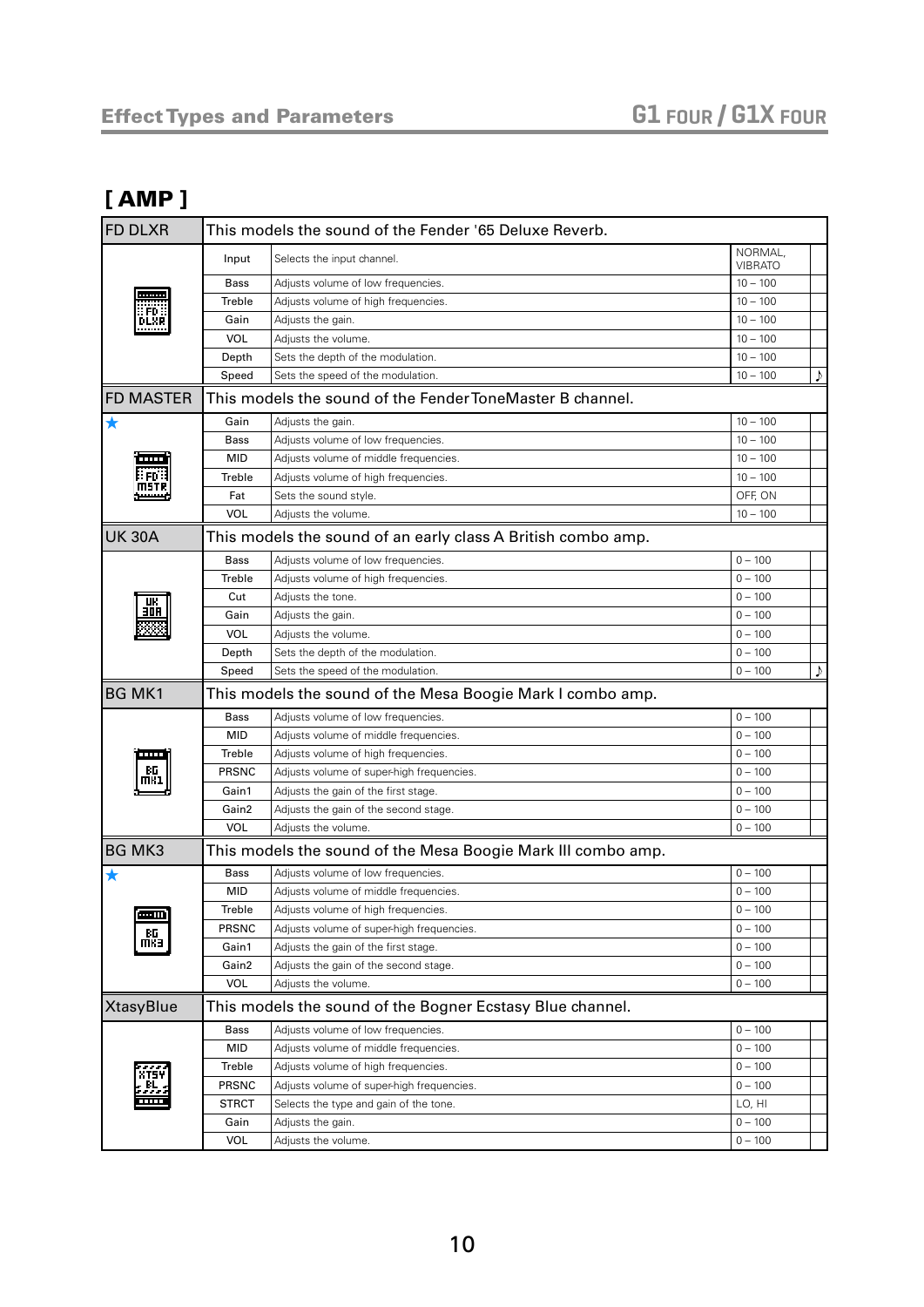#### [ AMP ]

| <b>HW 100</b> | This models the sound of the Hiwatt Custom 100. |                                                                         |                         |
|---------------|-------------------------------------------------|-------------------------------------------------------------------------|-------------------------|
|               | Input                                           | Selects the input channel.                                              | NORMAL,<br><b>BRILL</b> |
|               | Bass                                            | Adjusts volume of low frequencies.                                      | $0 - 100$               |
| 100           | <b>MID</b>                                      | Adjusts volume of middle frequencies.                                   | $0 - 100$               |
|               | Treble                                          | Adjusts volume of high frequencies.                                     | $0 - 100$               |
|               | <b>PRSNC</b>                                    | Adjusts volume of super-high frequencies.                               | $0 - 100$               |
|               | Gain                                            | Adjusts the gain.                                                       | $0 - 100$               |
|               | <b>VOL</b>                                      | Adjusts the volume.                                                     | $0 - 100$               |
| Recti ORG     |                                                 | This models the sound of the Mesa Boogie Dual Rectifier Orange Channel. |                         |
|               | Mode                                            | Sets the tone of the character.                                         | VNTG, MDRN              |
|               | Bass                                            | Adjusts volume of low frequencies.                                      | $0 - 100$               |
|               | <b>MID</b>                                      | Adjusts volume of middle frequencies.                                   | $0 - 100$               |
|               | Treble                                          | Adjusts volume of high frequencies.                                     | $0 - 100$               |
|               | <b>PRSNC</b>                                    | Adjusts volume of super-high frequencies.                               | $0 - 100$               |
|               | Gain                                            | Adjusts the gain.                                                       | $0 - 100$               |
|               | <b>VOL</b>                                      | Adjusts the volume.                                                     | $0 - 100$               |
| <b>ORG120</b> |                                                 | This models the sound of the Orange Graphic120.                         |                         |
|               | Input                                           | Selects the input channel.                                              | LO. HI                  |
|               | Color                                           | Sets the tone of the effect type.                                       | $1 - 6$                 |
|               | <b>Bass</b>                                     | Adjusts volume of low frequencies.                                      | $0 - 100$               |
|               | Treble                                          | Adjusts volume of high frequencies.                                     | $0 - 100$               |
|               | PRSNC                                           | Adjusts volume of super-high frequencies.                               | $0 - 100$               |
|               | Gain                                            | Adjusts the gain.                                                       | $0 - 100$               |
|               | <b>VOL</b>                                      | Adjusts the volume.                                                     | $0 - 100$               |
| DZ DRV        |                                                 | This models the sound of the Diezel Herbert Channel2.                   |                         |
|               | Bass                                            | Adjusts volume of low frequencies.                                      | $0 - 100$               |
|               | <b>MID</b>                                      | Adjusts volume of middle frequencies.                                   | $0 - 100$               |
|               | Treble                                          | Adjusts volume of high frequencies.                                     | $0 - 100$               |
|               | PRSNC                                           | Adjusts volume of super-high frequencies.                               | $0 - 100$               |
|               | Gain                                            | Adjusts the gain.                                                       | $0 - 100$               |
|               | <b>VOL</b>                                      | Adjusts the volume.                                                     | $0 - 100$               |
|               | Deep                                            | Emphasizes low frequencies.                                             | $0 - 100$               |
|               | MidCut                                          | Cuts middle frequencies.                                                | $0 - 100$               |
| MATCH30       |                                                 | This models the sound of the Matchless DC-30.                           |                         |
|               | Gain1                                           | Adjusts the gain of channel1.                                           | OFF, 0 - 100            |
|               | Bass1                                           | Adjusts volume of low frequencies in the channel1.                      | $0 - 100$               |
| .             | TRBL1                                           | Adjusts volume of high frequencies in the channel1.                     | $0 - 100$               |
| MTIH          | Gain2                                           | Adjusts the gain of channel2.                                           | OFF, 0 - 100            |
| <u>: 30</u>   | Tone <sub>2</sub>                               | Adjusts the tone of channel2.                                           | $0 - 5$                 |
|               | Cut                                             | Adjusts the tone.                                                       | $0 - 100$               |
|               | VOL                                             | Adjusts the volume.                                                     | $0 - 100$ , OFF         |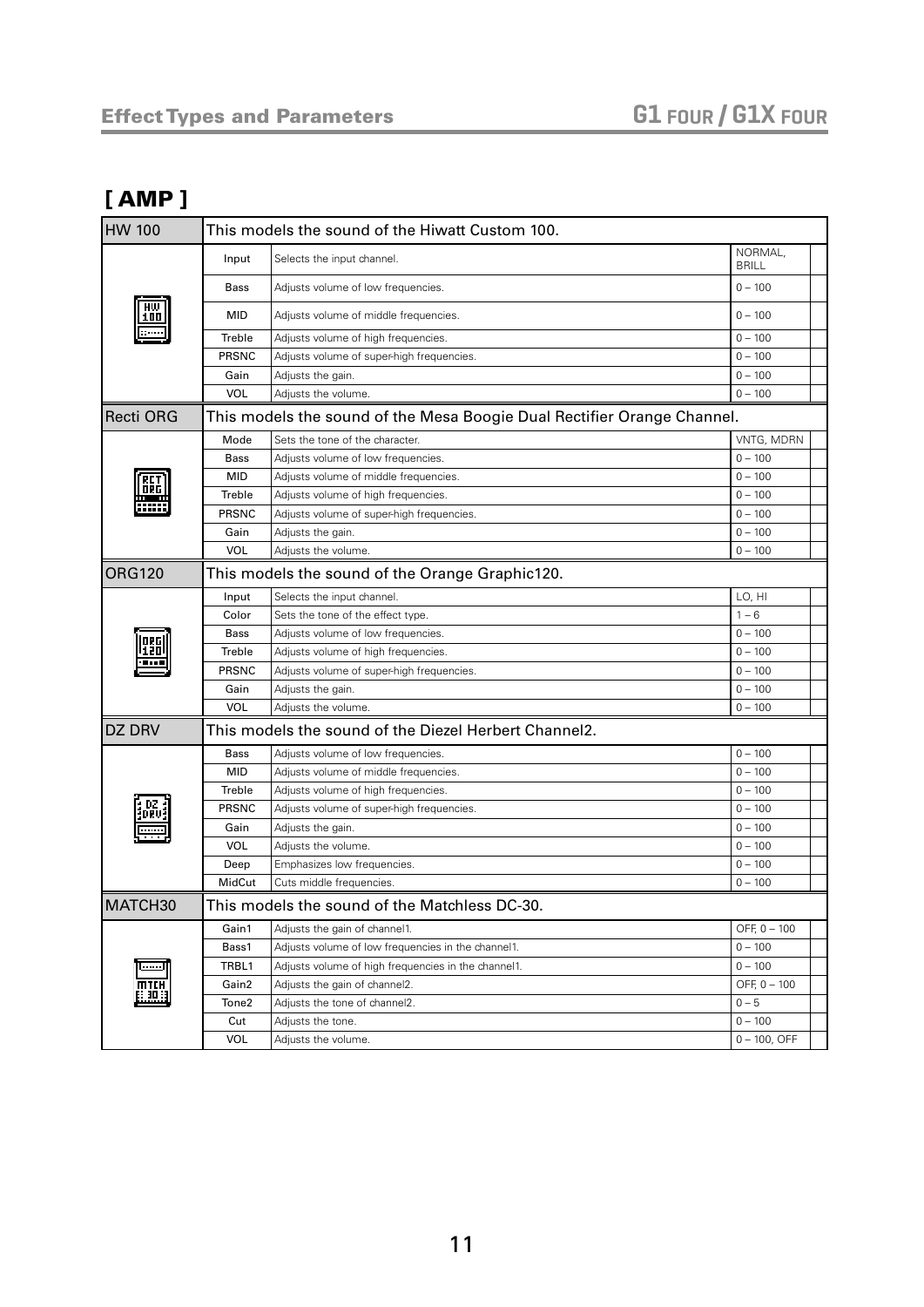#### <span id="page-11-0"></span>[ CABINET ]

| <b>MS4x12</b> | This models the sound of a Marshall 1960 A-type cabinet with four 12" Celestion<br>speakers. |                                                                                                                                                                                    |           |
|---------------|----------------------------------------------------------------------------------------------|------------------------------------------------------------------------------------------------------------------------------------------------------------------------------------|-----------|
|               | <b>MIC</b>                                                                                   | MIC=OFF: This tone is optimized for using amp modeling with a quitar amp.<br>MIC=ON: This tone is optimized for using amp modeling with headphones or monitor<br>speakers.         | OFF, ON   |
|               | D57:D421                                                                                     | This adjusts the volume balance between the Shure SM57 and the Sennheiser MD421.<br>When the MIC parameter is set to OFF, this setting has no effect.                              | $0 - 100$ |
|               | Hi                                                                                           | Adjusts volume of high frequencies.                                                                                                                                                | $0 - 100$ |
|               | Lo                                                                                           | Adjusts volume of low frequencies.                                                                                                                                                 | $0 - 100$ |
| MS4x12GB      |                                                                                              | This models the sound of a Marshall 1960 B-type cabinet with four 12" Celestion<br>G12M GreenBack speakers.                                                                        |           |
|               | <b>MIC</b>                                                                                   | MIC=OFF: This tone is optimized for using amp modeling with a quitar amp.<br>MIC=ON: This tone is optimized for using amp modeling with headphones or monitor<br>speakers.         | OFF, ON   |
|               | D57:D421                                                                                     | This adjusts the volume balance between the Shure SM57 and the Sennheiser MD421.<br>When the MIC parameter is set to OFF, this setting has no effect.                              | $0 - 100$ |
|               | Hi                                                                                           | Adjusts volume of high frequencies.                                                                                                                                                | $0 - 100$ |
|               | Lo                                                                                           | Adjusts volume of low frequencies.                                                                                                                                                 | $0 - 100$ |
| MS4x12AL      |                                                                                              | This models the sound of a Marshall JTM45 offset half stack cabinet with four 12"<br>Celestion G12 Alnico speakers.                                                                |           |
| ★             | <b>MIC</b>                                                                                   | MIC=OFF: This tone is optimized for using amp modeling with a guitar amp.<br>MIC=ON: This tone is optimized for using amp modeling with headphones or monitor<br>speakers.         | OFF, ON   |
|               | D57:D421                                                                                     | This adjusts the volume balance between the Shure SM57 and the Sennheiser MD421.<br>When the MIC parameter is set to OFF, this setting has no effect.                              | $0 - 100$ |
|               | Hi                                                                                           | Adjusts volume of high frequencies.                                                                                                                                                | $0 - 100$ |
|               | Lo                                                                                           | Adjusts volume of low frequencies.                                                                                                                                                 | $0 - 100$ |
| FD2×12        | speakers.                                                                                    | This models the sound of the Fender '65 Twin Reverb cabinet with two 12" Jensen                                                                                                    |           |
|               | <b>MIC</b>                                                                                   | MIC=OFF: This tone is optimized for using amp modeling with a guitar amp.<br>MIC=ON: This tone is optimized for using amp modeling with headphones or monitor<br>speakers.         | OFF, ON   |
|               | D57:D421                                                                                     | This adjusts the volume balance between the Shure SM57 and the Sennheiser MD421.<br>When the MIC parameter is set to OFF, this setting has no effect.                              | $0 - 100$ |
|               | Hi                                                                                           | Adjusts volume of high frequencies.                                                                                                                                                | $0 - 100$ |
|               | Lo                                                                                           | Adjusts volume of low frequencies.                                                                                                                                                 | $0 - 100$ |
| FD-B4x10      | speakers.                                                                                    | This models the sound of the Fender '59 Bassman cabinet with four 10" Jensen                                                                                                       |           |
|               | MIC                                                                                          | MIC=OFF: This tone is optimized for using amp modeling with a guitar amp.<br>MIC=ON: This tone is optimized for using amp modeling with headphones or monitor OFF, ON<br>speakers. |           |
| FD-B          | D57:D421                                                                                     | This adjusts the volume balance between the Shure SM57 and the Sennheiser MD421.<br>When the MIC parameter is set to OFF, this setting has no effect.                              | $0 - 100$ |
|               | Hi                                                                                           | Adjusts volume of high frequencies.                                                                                                                                                | $0 - 100$ |
|               | Lo                                                                                           | Adjusts volume of low frequencies.                                                                                                                                                 | $0 - 100$ |
| FD-DX1x12     | C-12K Speaker.                                                                               | This models the sound of a Fender '65 Deluxe Reverb cabinet with one 12" Jensen                                                                                                    |           |
|               | <b>MIC</b>                                                                                   | MIC=OFF: This tone is optimized for using amp modeling with a guitar amp.<br>MIC=ON: This tone is optimized for using amp modeling with headphones or monitor<br>speakers.         | OFF, ON   |
|               |                                                                                              |                                                                                                                                                                                    |           |
|               | D57:D421                                                                                     | This adjusts the volume balance between the Shure SM57 and the Sennheiser MD421.<br>When the MIC parameter is set to OFF, this setting has no effect.                              | $0 - 100$ |
|               | Hi                                                                                           | Adjusts volume of high frequencies.                                                                                                                                                | $0 - 100$ |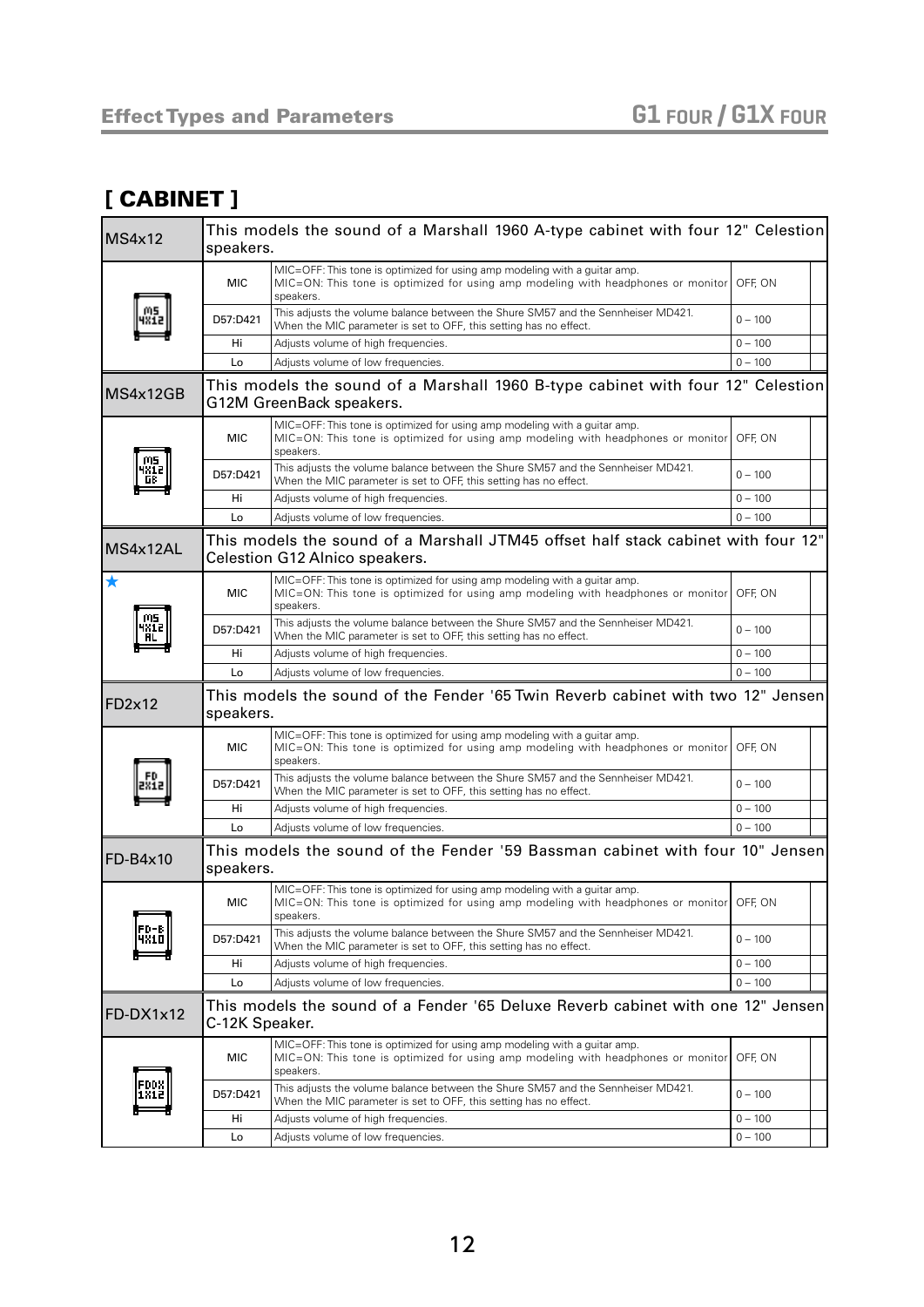#### [ CABINET ]

| FD MA2x12      | This models the sound of a Fender ToneMaster2x12 cabinet with two 12" Celestion<br>G12-80 speakers. |                                                                                                                                                                                    |           |
|----------------|-----------------------------------------------------------------------------------------------------|------------------------------------------------------------------------------------------------------------------------------------------------------------------------------------|-----------|
| ★              | <b>MIC</b>                                                                                          | MIC=OFF: This tone is optimized for using amp modeling with a guitar amp.<br>MIC=ON: This tone is optimized for using amp modeling with headphones or monitor OFF, ON<br>speakers. |           |
|                | D57:D421                                                                                            | This adjusts the volume balance between the Shure SM57 and the Sennheiser MD421.<br>When the MIC parameter is set to OFF, this setting has no effect.                              | $0 - 100$ |
|                | Hi                                                                                                  | Adjusts volume of high frequencies.                                                                                                                                                | $0 - 100$ |
|                | Lo                                                                                                  | Adjusts volume of low frequencies.                                                                                                                                                 | $0 - 100$ |
| <b>UK2x12</b>  | speakers.                                                                                           | This models the sound of an early British combo amp with two 12" Celestion Alnico                                                                                                  |           |
|                | <b>MIC</b>                                                                                          | MIC=OFF: This tone is optimized for using amp modeling with a guitar amp.<br>MIC=ON: This tone is optimized for using amp modeling with headphones or monitor<br>speakers.         | OFF, ON   |
|                | D57:D421                                                                                            | This adjusts the volume balance between the Shure SM57 and the Sennheiser MD421.<br>When the MIC parameter is set to OFF, this setting has no effect.                              | $0 - 100$ |
|                | Hi                                                                                                  | Adjusts volume of high frequencies.                                                                                                                                                | $0 - 100$ |
|                | Lo                                                                                                  | Adjusts volume of low frequencies.                                                                                                                                                 | $0 - 100$ |
| MK1 1x12       | speaker.                                                                                            | This models the sound of a Mesa Boogie Mark I cabinet with one 12" ALTEC 417-8H                                                                                                    |           |
|                | <b>MIC</b>                                                                                          | MIC=OFF: This tone is optimized for using amp modeling with a guitar amp.<br>MIC=ON: This tone is optimized for using amp modeling with headphones or monitor<br>speakers.         | OFF, ON   |
|                | D57:D421                                                                                            | This adjusts the volume balance between the Shure SM57 and the Sennheiser MD421.<br>When the MIC parameter is set to OFF, this setting has no effect.                              | $0 - 100$ |
|                | Hi                                                                                                  | Adjusts volume of high frequencies.                                                                                                                                                | $0 - 100$ |
|                | Lo                                                                                                  | Adjusts volume of low frequencies.                                                                                                                                                 | $0 - 100$ |
| MK3 1x12       |                                                                                                     | This models the sound of a Mesa Boogie Mark III cabinet with one 12" Celestion Black<br>Shadow Speaker.                                                                            |           |
| ★              | <b>MIC</b>                                                                                          | MIC=OFF: This tone is optimized for using amp modeling with a guitar amp.<br>MIC=ON: This tone is optimized for using amp modeling with headphones or monitor<br>speakers.         | OFF, ON   |
|                | D57:D421                                                                                            | This adjusts the volume balance between the Shure SM57 and the Sennheiser MD421.<br>When the MIC parameter is set to OFF, this setting has no effect.                              | $0 - 100$ |
|                | Hi                                                                                                  | Adjusts volume of high frequencies.                                                                                                                                                | $0 - 100$ |
|                | Lo                                                                                                  | Adjusts volume of low frequencies.                                                                                                                                                 | $0 - 100$ |
| <b>BGN4x12</b> |                                                                                                     | This models the sound of the Bogner Ecstasy cabinet with four 12" Celestion speakers.                                                                                              |           |
|                | <b>MIC</b>                                                                                          | MIC=OFF: This tone is optimized for using amp modeling with a guitar amp.<br>MIC=ON: This tone is optimized for using amp modeling with headphones or monitor OFF, ON<br>speakers. |           |
| 4812           | D57:D421                                                                                            | This adjusts the volume balance between the Shure SM57 and the Sennheiser MD421.<br>When the MIC parameter is set to OFF, this setting has no effect.                              | $0 - 100$ |
|                | Hi                                                                                                  | Adjusts volume of high frequencies.                                                                                                                                                | $0 - 100$ |
|                | Lo                                                                                                  | Adjusts volume of low frequencies.                                                                                                                                                 | $0 - 100$ |
| <b>HW4x12</b>  |                                                                                                     | This models the sound of a Hiwatt SE-4123 cabinet with four 12" Fane speakers.                                                                                                     |           |
|                | MIC                                                                                                 | MIC=OFF: This tone is optimized for using amp modeling with a guitar amp.<br>MIC=ON: This tone is optimized for using amp modeling with headphones or monitor<br>speakers.         | OFF. ON   |
|                | D57:D421                                                                                            | This adiusts the volume balance between the Shure SM57 and the Sennheiser MD421.<br>When the MIC parameter is set to OFF, this setting has no effect.                              | $0 - 100$ |
|                | Hi                                                                                                  | Adjusts volume of high frequencies.                                                                                                                                                | $0 - 100$ |
|                | Lo                                                                                                  | Adjusts volume of low frequencies.                                                                                                                                                 | $0 - 100$ |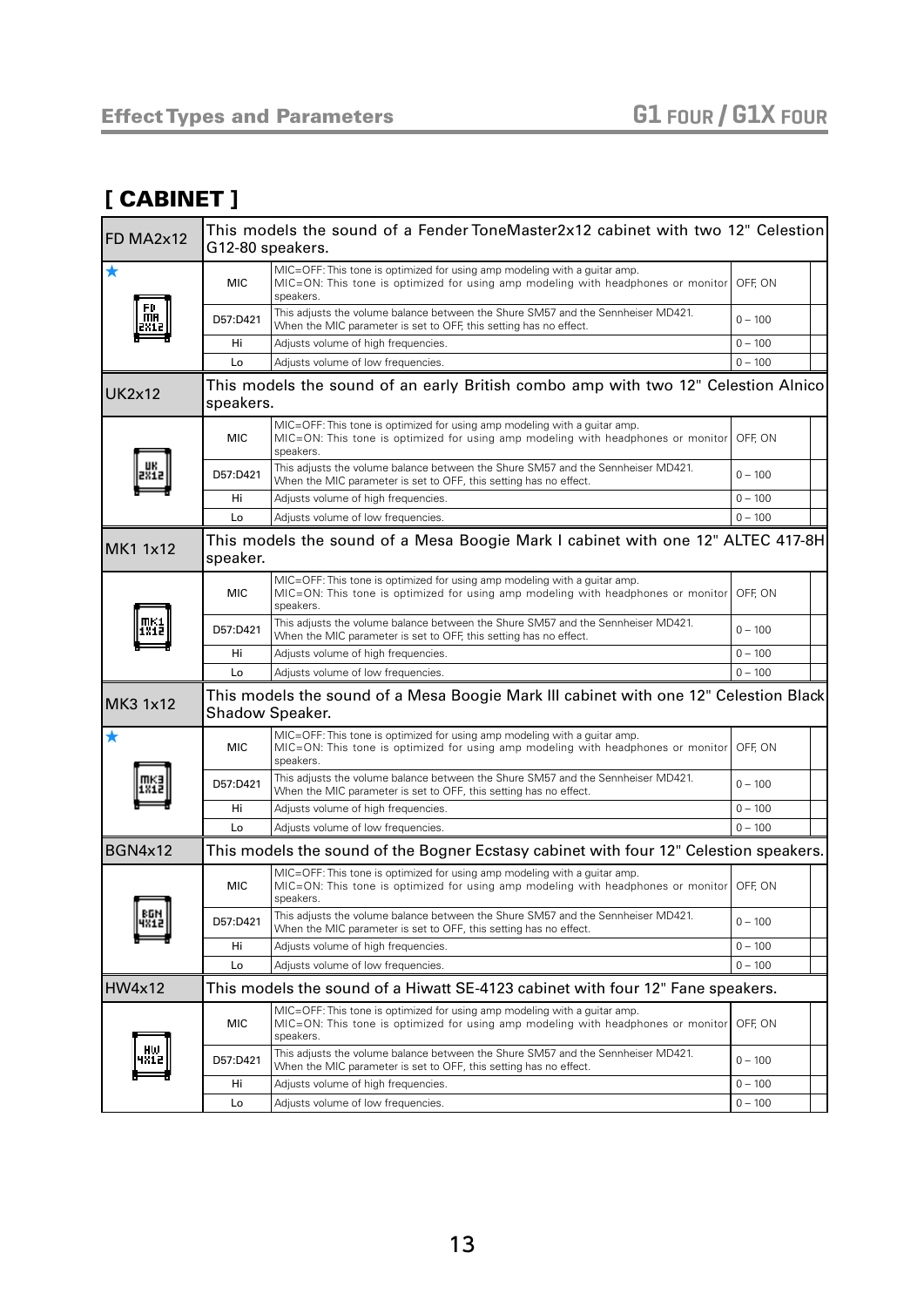#### [ CABINET ]

| RCT4x12       |              | This models the sound of a Mesa Boogie Recto Standard Slant Cabinet ARMOR with<br>four 12" Celestion Vintage 30 speakers.                                                          |           |
|---------------|--------------|------------------------------------------------------------------------------------------------------------------------------------------------------------------------------------|-----------|
|               | <b>MIC</b>   | MIC=OFF: This tone is optimized for using amp modeling with a guitar amp.<br>MIC=ON: This tone is optimized for using amp modeling with headphones or monitor OFF, ON<br>speakers. |           |
|               | D57:D421     | This adjusts the volume balance between the Shure SM57 and the Sennheiser MD421.<br>When the MIC parameter is set to OFF, this setting has no effect.                              | $0 - 100$ |
|               | Hi           | Adjusts volume of high frequencies.                                                                                                                                                | $0 - 100$ |
|               | Lo           | Adjusts volume of low frequencies.                                                                                                                                                 | $0 - 100$ |
| ORG4x12       | 30 speakers. | This models the sound of an Orange PPC412 cabinet with four 12" Celestion Vintage                                                                                                  |           |
|               | <b>MIC</b>   | MIC=OFF: This tone is optimized for using amp modeling with a quitar amp.<br>MIC=ON: This tone is optimized for using amp modeling with headphones or monitor<br>speakers.         | OFF. ON   |
| 0 P.G         | D57:D421     | This adjusts the volume balance between the Shure SM57 and the Sennheiser MD421.<br>When the MIC parameter is set to OFF, this setting has no effect.                              | $0 - 100$ |
|               | Hi           | Adjusts volume of high frequencies.                                                                                                                                                | $0 - 100$ |
|               | Lo           | Adjusts volume of low frequencies.                                                                                                                                                 | $0 - 100$ |
| DZ4x12F       | speakers.    | This models the sound of a Diezel 412F cabinet with four 12" Celestion Vintage 30                                                                                                  |           |
|               | <b>MIC</b>   | MIC=OFF: This tone is optimized for using amp modeling with a guitar amp.<br>MIC=ON: This tone is optimized for using amp modeling with headphones or monitor<br>speakers.         | OFF, ON   |
|               | D57:D421     | This adjusts the volume balance between the Shure SM57 and the Sennheiser MD421.<br>When the MIC parameter is set to OFF, this setting has no effect.                              | $0 - 100$ |
|               | Hi           | Adjusts volume of high frequencies.                                                                                                                                                | $0 - 100$ |
|               | Lo           | Adjusts volume of low frequencies.                                                                                                                                                 | $0 - 100$ |
| <b>MA2x12</b> |              | This models the sound of a Matchless DC-30 cabinet with 12" Customized Celestion<br>G12H30 and 12" Celestion G12M Greenback speakers.                                              |           |
|               |              | MIC=OFF: This tone is optimized for using amp modeling with a guitar amp.                                                                                                          | OFF. ON   |
|               | <b>MIC</b>   | MIC=ON: This tone is optimized for using amp modeling with headphones or monitor<br>speakers.                                                                                      |           |
|               | D57:D421     | This adjusts the volume balance between the Shure SM57 and the Sennheiser MD421.<br>When the MIC parameter is set to OFF, this setting has no effect.                              | $0 - 100$ |
|               | Hi           | Adjusts volume of high frequencies.                                                                                                                                                | $0 - 100$ |

#### <span id="page-13-0"></span>[ MODULATION ]

| <b>Tremolo</b> |             |            | This effect varies the volume at a regular rate.                              |                   |  |  |
|----------------|-------------|------------|-------------------------------------------------------------------------------|-------------------|--|--|
|                | 999         | Wave       | Sets the modulation waveform.                                                 | TRI, TUBE,<br>SQR |  |  |
|                |             | Depth      | Sets the depth of the modulation.                                             | $0 - 100$         |  |  |
|                | TREM<br>0LD | Rate       | Sets the speed of the modulation.                                             | $0 - 100$         |  |  |
|                |             | <b>VOL</b> | Adjusts the volume.                                                           | $0 - 100$         |  |  |
| <b>Chorus</b>  |             | thickness. | This effect mixes a shifted pitch with the original sound to add movement and |                   |  |  |
|                |             | Depth      | Sets the depth of the modulation.                                             | $0 - 100$         |  |  |
|                |             | Rate       | Sets the speed of the modulation.                                             | $1 - 50$          |  |  |
|                | CHO         | Tone       | Adjusts the tone.                                                             | $0 - 10$          |  |  |
|                |             | Mix        | Adjusts the amount of effected sound that is mixed with the original sound.   | $0 - 100$         |  |  |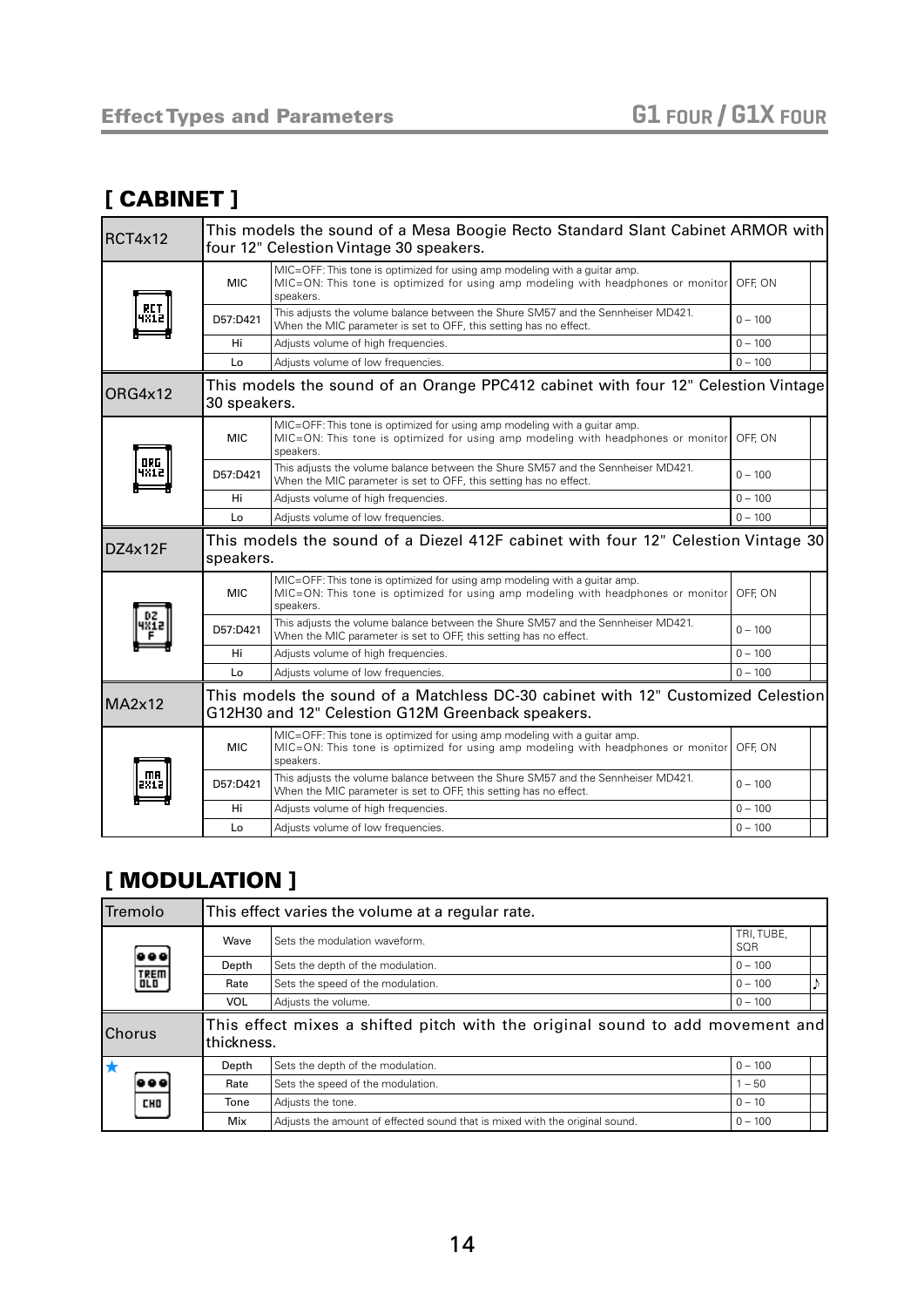#### [ MODULATION ]

| <b>StereoCho</b>     |                  | This is a stereo chorus with a clear tone.                                                                                                                  |                                                |   |
|----------------------|------------------|-------------------------------------------------------------------------------------------------------------------------------------------------------------|------------------------------------------------|---|
|                      | Depth            | Sets the depth of the modulation.                                                                                                                           | $0 - 100$                                      |   |
|                      | Rate             | Sets the speed of the modulation.                                                                                                                           | $1 - 50$                                       |   |
| 땗                    | Tone             | Adjusts the tone.                                                                                                                                           | $0 - 10$                                       |   |
|                      | Mix              | Adjusts the amount of effected sound that is mixed with the original sound.                                                                                 | $0 - 100$                                      |   |
| <b>Phaser</b>        |                  | This effect adds a phasing variation to the sound.                                                                                                          |                                                |   |
|                      | Color            | Sets the tone of the effect type.                                                                                                                           | 4 STG,<br>8 STG,<br>INV 4,<br>INV <sub>8</sub> |   |
|                      | Depth            | Sets the depth of the modulation.                                                                                                                           | $0 - 100$                                      |   |
|                      | Rate             | Sets the speed of the modulation.                                                                                                                           | $1 - 50$                                       | ♪ |
|                      | <b>RESO</b>      | Sets effect resonance.                                                                                                                                      | $0 - 100$                                      |   |
| <b>VinFLNGR</b>      |                  | This analog flanger sound is similar to an MXR M-117R.                                                                                                      |                                                |   |
|                      | PreD             | Sets pre-delay time of effect sound.                                                                                                                        | $0 - 50$                                       |   |
|                      | Depth            | Sets the depth of the modulation.                                                                                                                           | $0 - 100$                                      |   |
| UIN<br>FLNG          | Rate             | Sets the speed of the modulation.                                                                                                                           | $0 - 50$                                       |   |
|                      | <b>RESO</b>      | Sets effect resonance.                                                                                                                                      | $-10 - 10$                                     |   |
| TheVibe              |                  | This vibe sound features unique undulations. (This effect is additionally available for<br>$\mathsf{G1} \mathsf{X}$ FOUR via Guitar Lab.)                   |                                                |   |
|                      | Speed            | Sets the speed of the modulation.                                                                                                                           | $0 - 50$                                       |   |
|                      | Depth            | Sets the depth of the modulation.                                                                                                                           | $0 - 100$                                      |   |
| THE<br>VIBE          | Mode             | Sets effect to vibrato or chorus.                                                                                                                           | <b>VIBRT, CHORS</b>                            |   |
|                      | <b>VOL</b>       | Adjusts the volume.                                                                                                                                         | $0 - 100$                                      |   |
| Vibrato              |                  | This effect automatically adds vibrato.                                                                                                                     |                                                |   |
|                      | Depth            | Sets the depth of the modulation.                                                                                                                           | $0 - 100$                                      |   |
|                      | Rate             | Sets the speed of the modulation.                                                                                                                           | $0 - 50$                                       | Þ |
| UIBRF<br>TO          | Tone             | Adjusts the tone.                                                                                                                                           | $0 - 10$                                       |   |
|                      | <b>BAL</b>       | Adjusts the balance between original and effect sounds.                                                                                                     | $0 - 100$                                      |   |
| Octave               |                  | This effect adds sound one octave and two octaves below the original sound.                                                                                 |                                                |   |
|                      | OCT <sub>1</sub> | Adjusts the level of the sound one octave below the effect sound.                                                                                           | $0 - 100$                                      |   |
|                      | OCT <sub>2</sub> | Adjusts the level of the sound two octaves below the effect sound.                                                                                          | $0 - 100$                                      |   |
| OCT                  | Tone             | Adjusts the tone.                                                                                                                                           | $0 - 10$                                       |   |
|                      | Dry              | Adjusts the volume of the unaffected sound.                                                                                                                 | $0 - 100$                                      |   |
| RingMod              |                  | This effect produces a metallic ringing sound. Adjusting the "FREQ" parameter results<br>in a drastic change of sound character.                            |                                                |   |
| ★                    | <b>FREQ</b>      | Sets the frequency of the modulation.                                                                                                                       | $1 - 50$                                       |   |
| 00                   | Tone             | Adjusts the tone.                                                                                                                                           | $0 - 10$                                       |   |
| RING<br>MOD          | <b>BAL</b>       | Adjusts the balance between original and effect sounds.                                                                                                     | $0 - 100$                                      |   |
|                      | <b>VOL</b>       | Adjusts the volume.                                                                                                                                         | $0 - 100$                                      |   |
| Detune               |                  | By mixing an effect sound that is slightly pitch-shifted with the original sound, this<br>effect type has a chorus effect without much sense of modulation. |                                                |   |
|                      | Cent             | Adjusts the detuning in cents, which are fine increments of 1/100-semitone.                                                                                 | $-25 - 25$                                     |   |
|                      | PreD             | Sets the pre-delay time of the effect sound.                                                                                                                | $0 - 50$                                       |   |
| TUNE                 | Tone             | Adjusts the tone.                                                                                                                                           | $0 - 10$                                       |   |
|                      | Mix              | Adjusts the amount of effected sound that is mixed with the original sound.                                                                                 | $0 - 100$                                      |   |
| PitchSHFT            |                  | This effect shifts the pitch up or down.                                                                                                                    |                                                |   |
|                      | Shift            | Adjusts the pitch shift amount in semitones. Selecting "0" gives a detuning effect.                                                                         | $-12-12, 24$                                   |   |
|                      | Fine             | Allows fine adjustment of pitch shift amount in Cent (1/100 semitone) steps.                                                                                | $-25 - 25$                                     |   |
| PITCH<br><b>SHFT</b> | Tone             | Adjusts the tone.                                                                                                                                           | $0 - 10$                                       |   |
|                      | BAL              | Adjusts the balance between original and effect sounds.                                                                                                     | $0 - 100$                                      |   |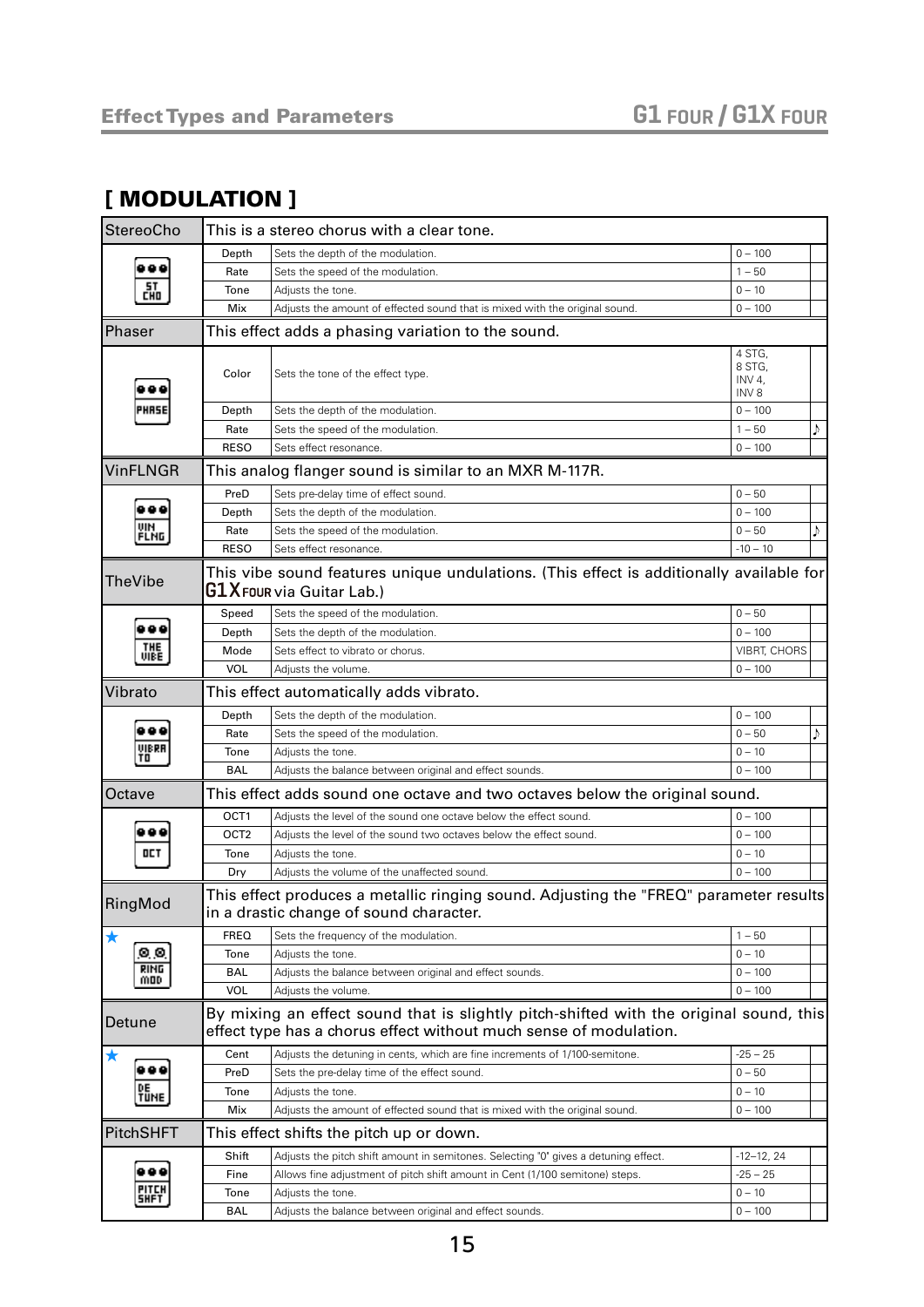#### [ MODULATION ]

| MonoPitch             | This is a pitch shifter with little sound variance for monophonic (single note) playing. |                                                                                                                        |                                                                |   |
|-----------------------|------------------------------------------------------------------------------------------|------------------------------------------------------------------------------------------------------------------------|----------------------------------------------------------------|---|
| $\bigstar$            | Shift                                                                                    | Adjusts the pitch shift amount in semitones. Selecting "0" gives a detuning effect.                                    | $-12-12, 24$                                                   |   |
|                       | Fine                                                                                     | Allows fine adjustment of pitch shift amount in Cent (1/100 semitone) steps.                                           | $-25 - 25$                                                     |   |
| <b>PITCH</b>          | Tone                                                                                     | Adjusts the tone.                                                                                                      | $0 - 10$                                                       |   |
|                       | <b>BAL</b>                                                                               | Adjusts the balance between original and effect sounds.                                                                | $0 - 100$                                                      |   |
| <b>HPS</b>            |                                                                                          | This intelligent pitch shifter outputs the effect sound with the pitch shifted according<br>to scale and key settings. |                                                                |   |
|                       | Scale                                                                                    | Sets the pitch of the pitch-shifted sound added to the original sound.                                                 | $-6, -5, -4, -3,$<br>-m, m, 3, 4, 5,                           |   |
| HP5                   | Key                                                                                      | Sets the tonic (root) of the scale used for pitch shifting.                                                            | (See Table 1)<br>C, C#, D, D#,<br>E, F, F#, G, G#,<br>A, A#, B |   |
|                       | Tone                                                                                     | Adjusts the tone.                                                                                                      | $0 - 10$                                                       |   |
|                       | Mix                                                                                      | Adjusts the amount of effected sound that is mixed with the original sound.                                            | $0 - 100$                                                      |   |
| Slicer                |                                                                                          | This effect creates a rhythmical sound by continuously slicing the input.                                              |                                                                |   |
| $\bigstar$            | <b>PTTRN</b>                                                                             | Sets effect pattern.                                                                                                   | $1 - 20$                                                       |   |
|                       | Speed                                                                                    | Sets the speed of the modulation.                                                                                      | $1 - 50$                                                       | ♪ |
| <b>SLICE</b>          | THRSH                                                                                    | Adjusts effect threshold.                                                                                              | $0 - 50$                                                       |   |
|                       | <b>VOL</b>                                                                               | Adjusts the volume.                                                                                                    | $0 - 100$                                                      |   |
| CloneCho              |                                                                                          | This analog chorus sound models the Electro-Harmonix SmallClone.                                                       |                                                                |   |
|                       | Depth                                                                                    | Sets the depth of the modulation.                                                                                      | 1, 2                                                           |   |
| <b>10++</b>           | Rate                                                                                     | Sets the speed of the modulation.                                                                                      | $0 - 100$                                                      |   |
| CLOME<br>CHD.         | Tone                                                                                     | Adjusts the tone.                                                                                                      | $0 - 100$                                                      |   |
|                       | Mix                                                                                      | Adjusts the amount of effected sound that is mixed with the original sound.                                            | $0 - 100$                                                      |   |
| SuperCho              |                                                                                          | This models the sound of a BOSS CH-1 SUPER CHORUS.                                                                     |                                                                |   |
| ★                     | Depth                                                                                    | Sets the depth of the modulation.                                                                                      | $0 - 100$                                                      |   |
|                       | Rate                                                                                     | Sets the speed of the modulation.                                                                                      | $0 - 100$                                                      |   |
| SUPER<br>CHO          | Tone                                                                                     | Adjusts the tone.                                                                                                      | $0 - 100$                                                      |   |
|                       | Mix                                                                                      | Adjusts the amount of effected sound that is mixed with the original sound.                                            | $0 - 100$                                                      |   |
| <b>StonePha</b>       |                                                                                          | This phaser sound models the Electro-Harmonix SmallStone.                                                              |                                                                |   |
|                       | Color                                                                                    | Sets the sound color.                                                                                                  | 1, 2                                                           |   |
| <b>n9++</b>           | Depth                                                                                    | Sets the depth of the modulation.                                                                                      | $0 - 100$                                                      |   |
| STOME <br>PHA         | Rate                                                                                     | Sets the speed of the modulation.                                                                                      | $0 - 100$                                                      |   |
|                       | <b>RESO</b>                                                                              | Sets effect resonance.                                                                                                 | $0 - 100$                                                      |   |
| CoronaTri             |                                                                                          | This is a model of tc electronic's CORONATri-Chorus.                                                                   |                                                                |   |
|                       | Depth                                                                                    | Sets the depth of the modulation.                                                                                      | $0 - 100$                                                      |   |
| <br><b>CRN</b><br>TPI | Speed                                                                                    | Sets the speed of the modulation.                                                                                      | $0 - 100$                                                      |   |
|                       | Tone                                                                                     | Adjusts the tone.                                                                                                      | $0 - 100$                                                      |   |
|                       | Mix                                                                                      | Adjusts the amount of effected sound that is mixed with the original sound.                                            | $0 - 100$                                                      |   |
| <b>BendCho</b>        |                                                                                          | This effect provides pitch bending that uses the input signal as trigger and processes<br>each note separately.        |                                                                |   |
| $\bigstar$            | Mode                                                                                     | Sets direction of pitch bend.                                                                                          | UP, DOWN                                                       |   |
|                       | Depth                                                                                    | Sets the depth of the modulation.                                                                                      | $0 - 100$                                                      |   |
| EEMD<br>Cho           | Time                                                                                     | Sets time before effect starts.                                                                                        | $0 - 50$                                                       |   |
|                       | BAL                                                                                      | Adjusts the balance between original and effect sounds.                                                                | $0 - 100$                                                      |   |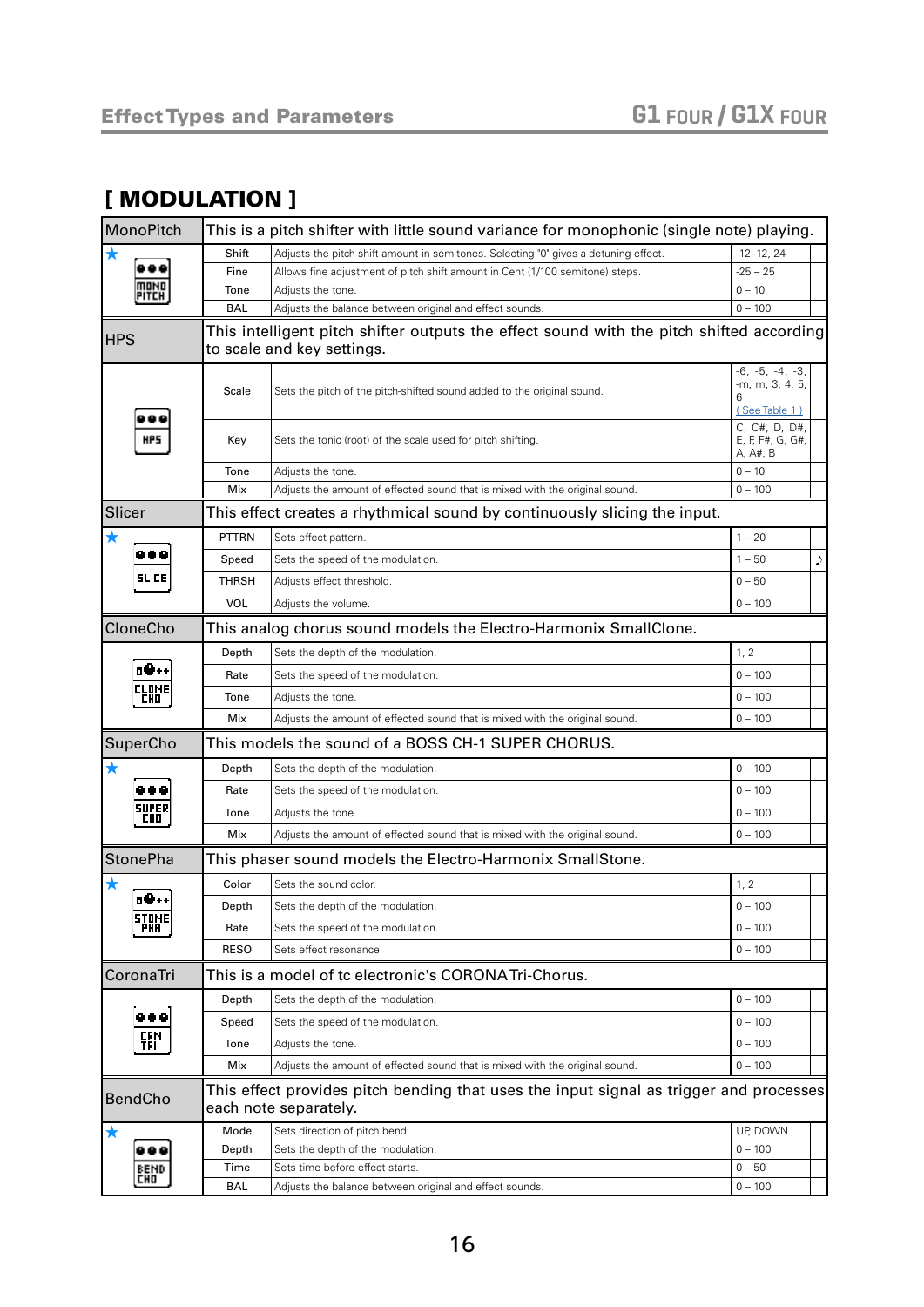#### [ MODULATION ]

| AnalogCho                 |             | This effect simulates an analog chorus.                                     |              |   |
|---------------------------|-------------|-----------------------------------------------------------------------------|--------------|---|
| $\bigstar$                | Depth       | Sets the depth of the modulation.                                           | $0 - 100$    |   |
|                           | Rate        | Sets modulation speed.                                                      | $0 - 100$    |   |
| <b>ANLG</b><br><b>CHO</b> | Tone        | Adjusts the tone.                                                           | $0 - 100$    |   |
|                           | Mix         | Adjusts the amount of effected sound that is mixed with the original sound. | $0 - 100$    |   |
| WarpPhase                 |             | This phaser has a one way effect.                                           |              |   |
| $\bigstar$                | Mode        | Sets direction of warping.                                                  | GO, BACK     |   |
| 88 Q                      | Speed       | Sets modulation speed.                                                      | $1 - 50$     | ♪ |
| <b>WARP</b><br>PHASE      | <b>RESO</b> | Sets effect resonance.                                                      | $0 - 10$     |   |
|                           | <b>VOL</b>  | Adjusts the volume.                                                         | $0 - 100$    |   |
| Duo Phase                 |             | This effect combines two phasers.                                           |              |   |
| ★                         | DPT A       | Sets the depth of LFO A modulation.                                         | $1 - 100$    |   |
|                           | RateA       | Sets the speed of LFO A modulation.                                         | $1 - 50$     |   |
|                           | ResoA       | Sets the resonance of LFO A modulation.                                     | $0 - 10$     |   |
|                           | Link        | Sets how 2 phasers are connected.                                           | SERI, PARA,  |   |
| 88 Q                      |             |                                                                             | <b>STR</b>   |   |
| PHRSE                     | DPT B       | Sets the depth of LFO B modulation.                                         | $1 - 100$    |   |
|                           | RateB       | Sets the speed of LFO B modulation.                                         | $1 - 50$ ,   |   |
|                           |             |                                                                             | SyncA, RyrsA |   |
|                           | ResoB       | Sets the resonance of LFO B modulation.                                     | $0 - 10$     |   |
|                           | VOL         | Adjusts the volume.                                                         | $0 - 100$    |   |

#### <span id="page-16-0"></span>[ SFX ]

| <b>Bomber</b>              |             | This effect generates explosive sounds.                                                           |                        |   |
|----------------------------|-------------|---------------------------------------------------------------------------------------------------|------------------------|---|
|                            | Decay       | Adjusts the length of the explosive sound.                                                        | $1 - 100$              |   |
|                            | Tone        | Adjusts the tone.                                                                                 | $0 - 10$               |   |
| <b>BOMB</b>                | Mix         | Adjusts the amount of effected sound that is mixed with the original sound.                       | $0 - 100$              |   |
|                            | ON/OFF      | Sets the foot switch function.                                                                    | LATCH.<br><b>TRGGR</b> |   |
| AutoPan                    |             | This effect moves the sound image cyclically left and right.                                      |                        |   |
| $\bigstar$                 | Rate        | Sets the speed of the modulation.                                                                 | $0 - 50$               | ♪ |
|                            | Width       | Sets the width of the panning.                                                                    | $0 - 50$               |   |
| <b>AUTO</b><br><b>PRH</b>  | Clip        | Adjusts the amount of waveform clipping. Higher values emphasize the auto-panning effect<br>more. | $0 - 10$               |   |
|                            | <b>VOL</b>  | Adjusts the volume.                                                                               | $0 - 100$              |   |
| LoopRoll                   |             | This effect allows you use the footswitch to sample and hold what you play.                       |                        |   |
|                            | Time        | Sets the loop time.                                                                               | $10 - 3000$            | ♪ |
| h H                        | Duty        | Sets the time that the sample-and-hold sound is produced.                                         | $25 - 100$             |   |
| <b>LOOP</b>                | BAL         | Adjusts the balance between original and effect sounds.                                           | $0 - 100$              |   |
|                            | ON/OFF      | Sets the foot switch function.                                                                    | LATCH.<br>UnLATCH      |   |
| HotSpice                   |             | This effect simulates a sitar tone.                                                               |                        |   |
|                            | Bend        | Adjust the depth of the pitch bend.                                                               | $0 - 100$              |   |
|                            | <b>Buzz</b> | Adjust the buzzing tone.                                                                          | $0 - 100$              |   |
| <b>HOT</b><br><b>SPICE</b> | $+1$ oct    | Adjust the volume of one octave up.                                                               | $0 - 100$              |   |
|                            | <b>VOL</b>  | Adjusts the volume.                                                                               | $0 - 100$              |   |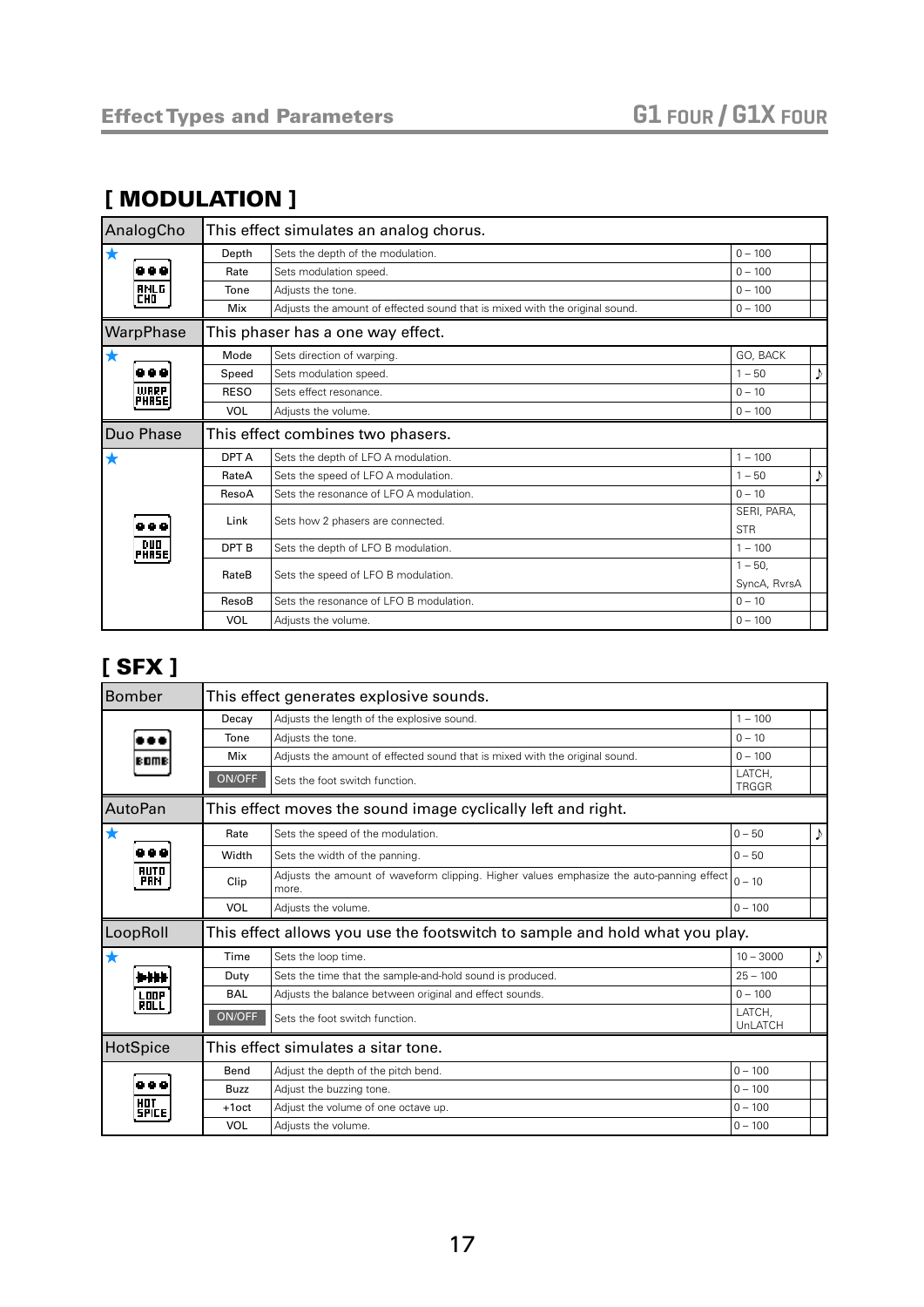#### <span id="page-17-0"></span>[ DELAY ]

| Delay          |             | This long delay has a maximum length of 3000 ms.                                                                                  |             |   |
|----------------|-------------|-----------------------------------------------------------------------------------------------------------------------------------|-------------|---|
|                | Time        | Sets the delay time.                                                                                                              | $1 - 3000$  | ♪ |
|                | F.B         | Adjusts the feedback amount.                                                                                                      | $0 - 100$   |   |
|                | Mix         | Adjusts the amount of effected sound that is mixed with the original sound.                                                       | $0 - 100$   |   |
|                | Tail        | When ON, effect sound continues even after effect is turned off. When OFF, effect sound<br>stops right when effect is turned off. | OFF, ON     |   |
| AnalogDly      |             | This analog delay simulation has a long delay with a maximum length of 3000 ms.                                                   |             |   |
|                | Time        | Sets the delay time.                                                                                                              | $1 - 3000$  | D |
|                | F.B         | Adjusts the feedback amount.                                                                                                      | $0 - 100$   |   |
| ANLG<br>DELAY  | Mix         | Adjusts the amount of effected sound that is mixed with the original sound.                                                       | $0 - 100$   |   |
|                | Tail        | When ON, effect sound continues even after effect is turned off. When OFF, effect sound<br>stops right when effect is turned off. | OFF, ON     |   |
| TapeEcho       | the echoes. | This effect simulates a tape echo. Changing the "Time" parameter changes the pitch of                                             |             |   |
|                | Time        | Sets the delay time.                                                                                                              | $1 - 2000$  | ♪ |
|                | F.B         | Adjusts the feedback amount.                                                                                                      | $0 - 100$   |   |
| ECHO           | Mix         | Adjusts the amount of effected sound that is mixed with the original sound.                                                       | $0 - 100$   |   |
|                | Tail        | When ON, effect sound continues even after effect is turned off. When OFF, effect sound<br>stops right when effect is turned off. | OFF, ON     |   |
| ReverseDL      |             | This reverse delay is a long delay with a maximum length of 1500 ms.                                                              |             |   |
|                | Time        | Sets the delay time.                                                                                                              | $10 - 1500$ | D |
|                | F.B         | Adjusts the feedback amount.                                                                                                      | $0 - 100$   |   |
| )ELAY          | <b>BAL</b>  | Adjusts the balance between original and effect sounds.                                                                           | $0 - 100$   |   |
|                | Tail        | When ON, effect sound continues even after effect is turned off. When OFF, effect sound<br>stops right when effect is turned off. | OFF, ON     |   |
| ModDelay       |             | This delay effect allows the use of modulation.                                                                                   |             |   |
|                | Time        | Sets the delay time.                                                                                                              | $1 - 2000$  |   |
|                | F.B         | Adjusts the feedback amount.                                                                                                      | $0 - 100$   |   |
| moo            | Mix         | Adjusts the amount of effected sound that is mixed with the original sound.                                                       | $0 - 100$   |   |
| DELAY          | Tail        | When ON, effect sound continues even after effect is turned off. When OFF, effect sound<br>stops right when effect is turned off. | OFF, ON     |   |
| P-P Delay      |             | This delay outputs the delay sound alternately left and right.                                                                    |             |   |
|                | Time        | Sets the delay time.                                                                                                              | $1 - 3000$  | ♪ |
|                | F.B         | Adjusts the feedback amount.                                                                                                      | $0 - 100$   |   |
|                | Mix         | Adjusts the amount of effected sound that is mixed with the original sound.                                                       | $0 - 100$   |   |
|                | Tail        | When ON, effect sound continues even after effect is turned off. When OFF, effect sound<br>stops right when effect is turned off. | OFF, ON     |   |
| FilterDly      |             | This effect filters a delayed sound.                                                                                              |             |   |
| ★              | Time        | Sets the delay time.                                                                                                              | $1 - 2000$  | ♪ |
|                | F.B         | Adjusts the feedback amount.                                                                                                      | $0 - 100$   |   |
| FLTR.<br>DELAY | Mix         | Adjusts the amount of effected sound that is mixed with the original sound.                                                       | $0 - 100$   |   |
|                | Tail        | When ON, effect sound continues even after effect is turned off. When OFF, effect sound<br>stops right when effect is turned off. | OFF, ON     |   |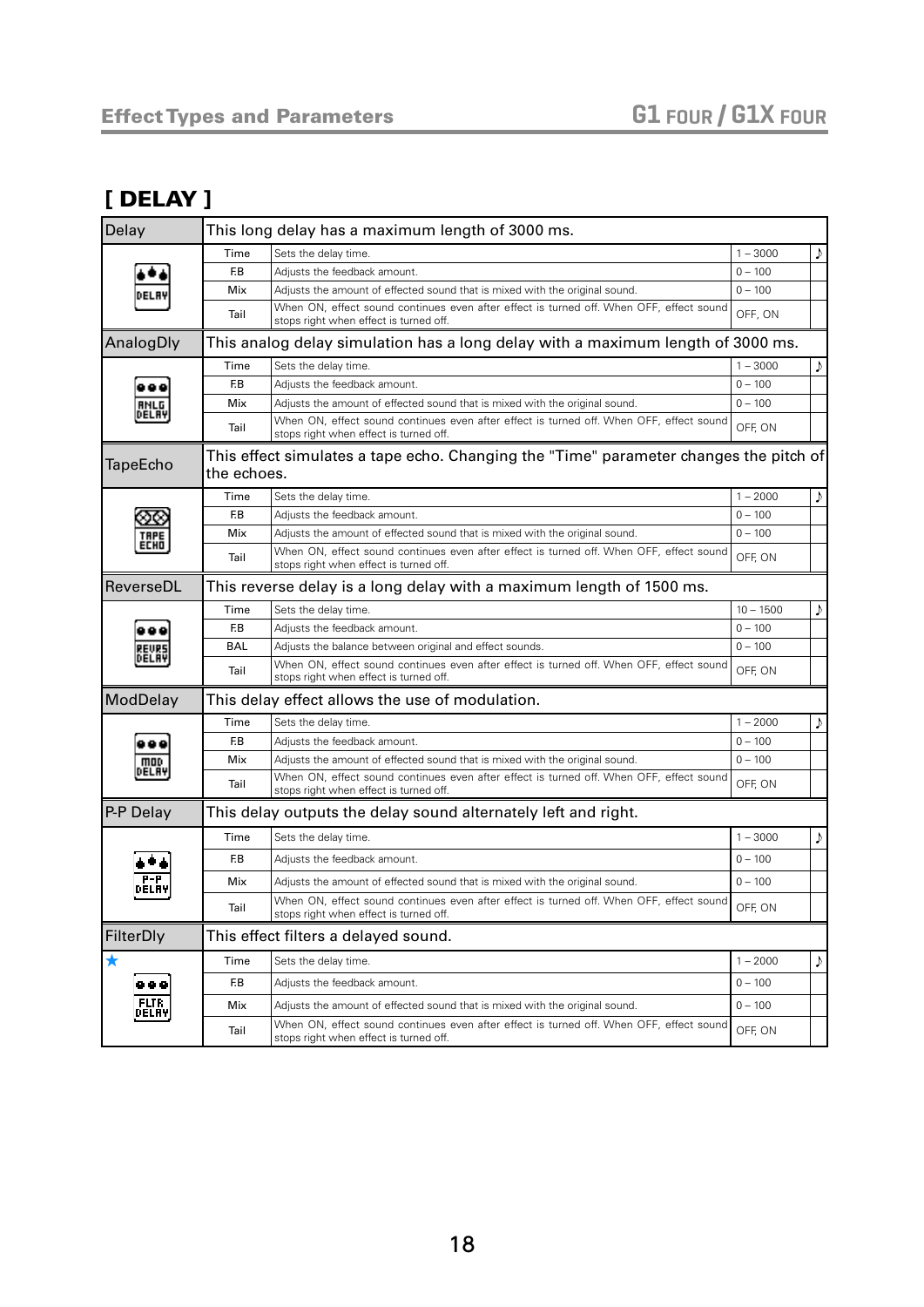#### [ DELAY ]

| Dual DLY           |              | This effect combines 2 individual delays.                                                                                              |                                     |     |
|--------------------|--------------|----------------------------------------------------------------------------------------------------------------------------------------|-------------------------------------|-----|
| ★                  | TimeA        | Adjusts the delay time of Delay A.                                                                                                     | $0 - 1490,$<br>$\sqrt{2 \times 6}$  |     |
|                    | F.B A        | Adjusts the Delay A feedback amount.                                                                                                   | $0 - 110$                           |     |
|                    | TimeB        | Adjusts the delay time of Delay B.                                                                                                     | $0 - 1490$ ,<br>$\sqrt{2 \times 6}$ |     |
| DUAL               | F.B B        | Adjusts the Delay B feedback amount.                                                                                                   | $0 - 110$                           |     |
| DELAY              | <b>DlyMx</b> | Adjust the mix of the Delay A and B effect sounds.                                                                                     | $0 - 100$                           |     |
|                    | <b>BAL</b>   | Adjusts the balance between original and effect sounds.                                                                                | $0 - 100$                           |     |
|                    | Depth        | Sets the depth of the modulation.                                                                                                      | $MN-0 - ST-50$                      |     |
|                    | Speed        | Sets the speed of the modulation.                                                                                                      | $0 - 50$                            |     |
| <b>Pitch DLY</b>   |              | This effect applies pitch shift to a delayed sound.                                                                                    |                                     |     |
| ★                  | Pitch        | Sets volume of pitch shift applied to delayed sound.                                                                                   | $-12 - 12$                          |     |
|                    | Time         | Sets the delay time.                                                                                                                   | $1 - 2000$                          |     |
| PITCH<br>DELAY     | F.B          | Adjusts the feedback amount.                                                                                                           | $0 - 100$                           |     |
|                    | Mix          | Adjusts the amount of effected sound that is mixed with the original sound.                                                            | $0 - 100$                           |     |
| SlapBackD          | rockabilly.  | This delay features a short delay time that is good for muted rhythm playing and                                                       |                                     |     |
| $\bigstar$         | Time         | Sets the delay time.<br>When Sync is chosen, the delay time is synchronized to the tempo.                                              | $1 - 300$                           | J)  |
|                    | F.B          | Adjusts the feedback amount.                                                                                                           | $0 - 100$                           |     |
| 5LAP<br>BACKD      | Mix          | Adjusts the amount of effected sound that is mixed with the original sound.                                                            | $0 - 100$                           |     |
|                    | SubDv        | Set the note length of the delay sound.<br>When P-P is chosen, L/R channels output delays in quarter/dotted eighth notes respectively. | $J, D, P-P$                         |     |
| A-Pan DLY          | cyclically.  | This combines auto pan and delay to create the effect of the stereo image moving                                                       |                                     |     |
| ★                  | Time         | Sets the delay time.                                                                                                                   | $1 - 1500$                          | ♪   |
|                    | F.B          | Adjusts the feedback amount.                                                                                                           | $0 - 100$                           |     |
| .                  | Mix          | Adjusts the amount of effected sound that is mixed with the original sound.                                                            | $0 - 100$                           |     |
| A-PAN              | Link         | Sets the order that the auto pan and delay are connected.                                                                              | PAN-DLY,<br><b>DLY-PAN</b>          |     |
| DELAY              | Cycle        | Sets the speed of the sound movement.                                                                                                  | $1/4 - 50$                          |     |
|                    | Width        | Sets the width of the sound movement.                                                                                                  | $0 - 50$                            |     |
|                    | Clip         | Adjusts the amount of waveform clipping.                                                                                               | $0 - 10$                            |     |
| PhaseDly           |              | This effect applies a phaser to a delayed sound.                                                                                       |                                     |     |
| $\bigstar$         | Time         | Sets the delay time.                                                                                                                   | $1 - 2000$                          | J). |
|                    | F.B          | Adjusts the feedback amount.                                                                                                           | $0 - 100$                           |     |
|                    | Mix          | Adjusts the amount of effected sound that is mixed with the original sound.                                                            | $0 - 100$                           |     |
|                    | Tail         | When ON, effect sound continues even after effect is turned off. When OFF, effect sound<br>stops right when effect is turned off.      | OFF, ON                             |     |
| <br>PHASE<br>Delay | Color        | Sets the tone of the effect type.                                                                                                      | 4 STG,<br>8 STG,<br>INV 4,<br>INV 8 |     |
|                    | Depth        | Sets the depth of the modulation.                                                                                                      | $0 - 100$                           |     |
|                    | Rate         | Sets the speed of the modulation.                                                                                                      | $1 - 50$                            | J)  |
|                    | Reso         | Sets effect resonance.                                                                                                                 | $0 - 100$                           |     |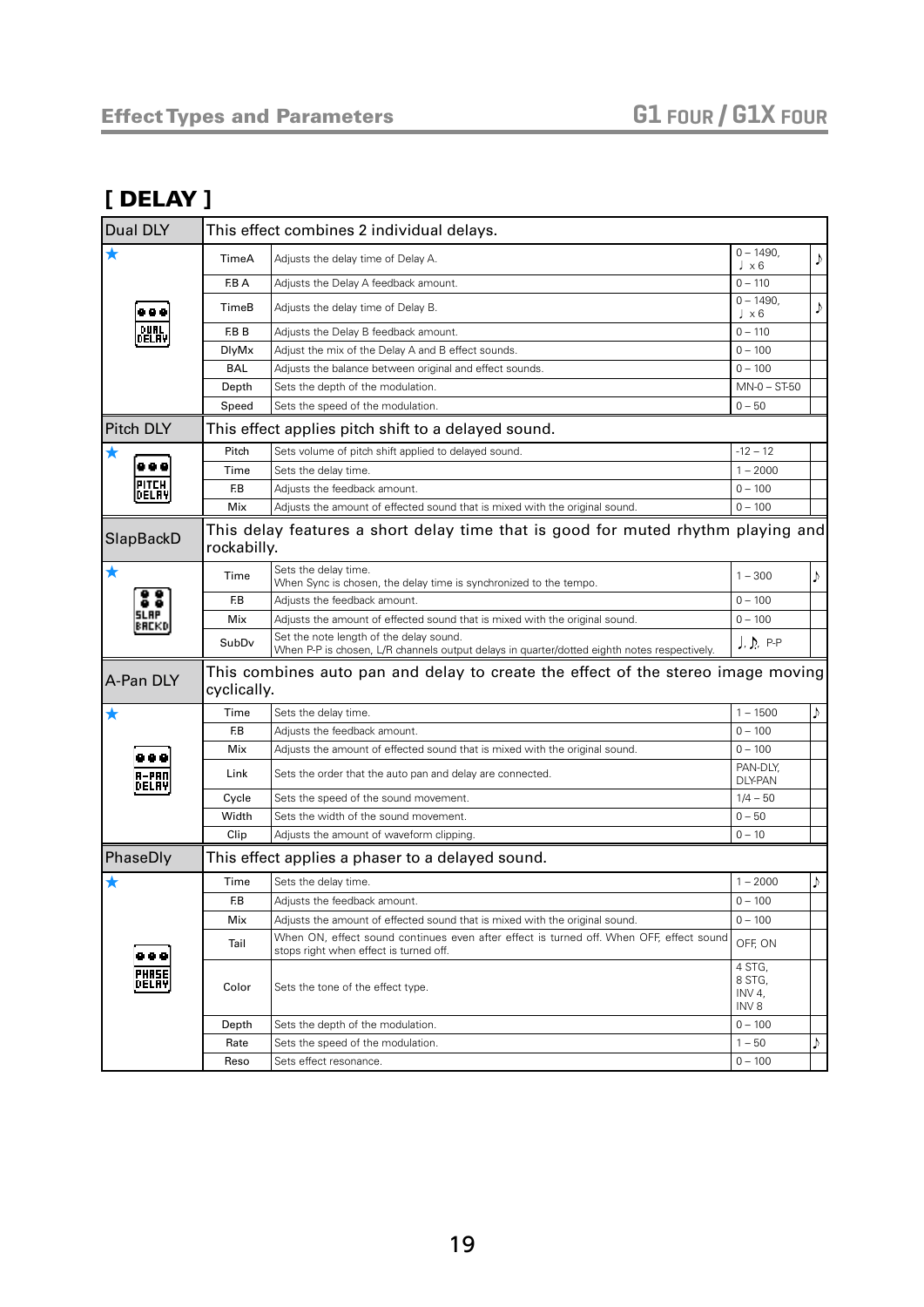#### [ DELAY ]

| TapeEcho3                  |              | This tape echo effect models the MAESTRO ECHOPLEX EP-3.                     |                |   |
|----------------------------|--------------|-----------------------------------------------------------------------------|----------------|---|
| x                          | Gain         | Adjusts the gain.                                                           | $0 - 100$      |   |
|                            | Hi           | Adjusts volume of high frequencies.                                         | $0 - 100$      |   |
|                            | Lo           | Adjusts volume of low frequencies.                                          | $0 - 100$      |   |
| 50.                        | VOL          | Adjusts the volume.                                                         | $0 - 100$      |   |
| <b>THPE</b><br>ECHO3I      | Time         | Sets the delay time.                                                        | $10 - 1000$    |   |
|                            | F.B          | Adiusts the feedback amount.                                                | $0 - 100$      |   |
|                            | Mix          | Adjusts the amount of effected sound that is mixed with the original sound. | $0 - 100$      |   |
|                            | RecLv        | Adjusts the volume recorded to the tape.                                    | $0 - 100$      |   |
| <b>ICE Delay</b>           |              | This effect combines pitch shifting and delay.                              |                |   |
| *                          | <b>INTVL</b> | Sets the pitch modulation amount for the audio slices.                      | $-OCT - 2 OCT$ |   |
|                            | Time         | Sets the delay time.                                                        | $60 - 980$     |   |
| <b>ICE</b><br>DELAYI       | F.B          | Adjusts the feedback amount.                                                | $0 - 100$      |   |
|                            | Mix          | Adjusts the amount of effected sound that is mixed with the original sound. | $0 - 100$      |   |
| SlwAtkDly                  |              | This effect combines slow attack and delay.                                 |                |   |
|                            | Swell        | Adjusts the attack time.                                                    | $1 - 50$       |   |
| 88 Q<br><b>SLOW</b>        | Time         | Sets the delay time.                                                        | $1 - 1900$     | Þ |
| RTK.<br>DELAY              | F.B          | Adjusts the feedback amount.                                                | $0 - 100$      |   |
|                            | Mix          | Adjusts the amount of effected sound that is mixed with the original sound. | $0 - 100$      |   |
| SoftEcho                   |              | This echo has a soft tone.This echo effect allows the use of modulation.    |                |   |
|                            | <b>MOD</b>   | Turns modulation ON or OFF.                                                 | OFF, ON        |   |
| 888                        | Time         | Sets the delay time.                                                        | $19 - 581$     |   |
| <b>SOFT</b><br><b>ECHD</b> | F.B          | Adjusts the feedback amount.                                                | $0 - 100$      |   |
|                            | Mix          | Adjusts the amount of effected sound that is mixed with the original sound. | $0 - 100$      |   |

## <span id="page-19-0"></span>[ REVERB ]

| Air            |             | This effect reproduces the ambience of a room, to create spatial depth.                                                           |           |
|----------------|-------------|-----------------------------------------------------------------------------------------------------------------------------------|-----------|
| $\bigstar$     | <b>Size</b> | Sets the size of the space.                                                                                                       | $1 - 100$ |
|                | <b>REF</b>  | Adjusts the amount of reflection from the wall.                                                                                   | $0 - 10$  |
| <b>RIR</b>     | Mix         | Adjusts the amount of effected sound that is mixed with the original sound.                                                       | $0 - 100$ |
|                | Tail        | When ON, effect sound continues even after effect is turned off. When OFF, effect sound<br>stops right when effect is turned off. | OFF, ON   |
| <b>Room</b>    |             | This reverb effect simulates the acoustics of a room.                                                                             |           |
|                | PreD        | Adjusts the delay between input of the original sound and start of the reverb sound.                                              | $1 - 100$ |
|                | Decay       | Sets the duration of the reverberations.                                                                                          | $1 - 30$  |
| ROOM           | Mix         | Adjusts the amount of effected sound that is mixed with the original sound.                                                       | $0 - 100$ |
|                | Tail        | When ON, effect sound continues even after effect is turned off. When OFF, effect sound<br>stops right when effect is turned off. | OFF, ON   |
| Hall           |             | This reverb effect simulates the acoustics of a concert hall.                                                                     |           |
|                | PreD        | Adjusts the delay between input of the original sound and start of the reverb sound.                                              | $1 - 100$ |
|                | Decay       | Sets the duration of the reverberations.                                                                                          | $1 - 30$  |
| <b>HRLL</b>    | Mix         | Adjusts the amount of effected sound that is mixed with the original sound.                                                       | $0 - 100$ |
|                | Tail        | When ON, effect sound continues even after effect is turned off. When OFF, effect sound<br>stops right when effect is turned off. | OFF, ON   |
| <b>HD Hall</b> |             | This is a dense hall reverb.                                                                                                      |           |
|                | PreD        | Adjusts the delay between input of the original sound and start of the reverb sound.                                              | $1 - 200$ |
|                | Decay       | Sets the duration of the reverberations.                                                                                          | $0 - 100$ |
| HD<br>HALL     | Mix         | Adjusts the amount of effected sound that is mixed with the original sound.                                                       | $0 - 100$ |
|                | Tail        | When ON, effect sound continues even after effect is turned off. When OFF, effect sound<br>stops right when effect is turned off. | OFF, ON   |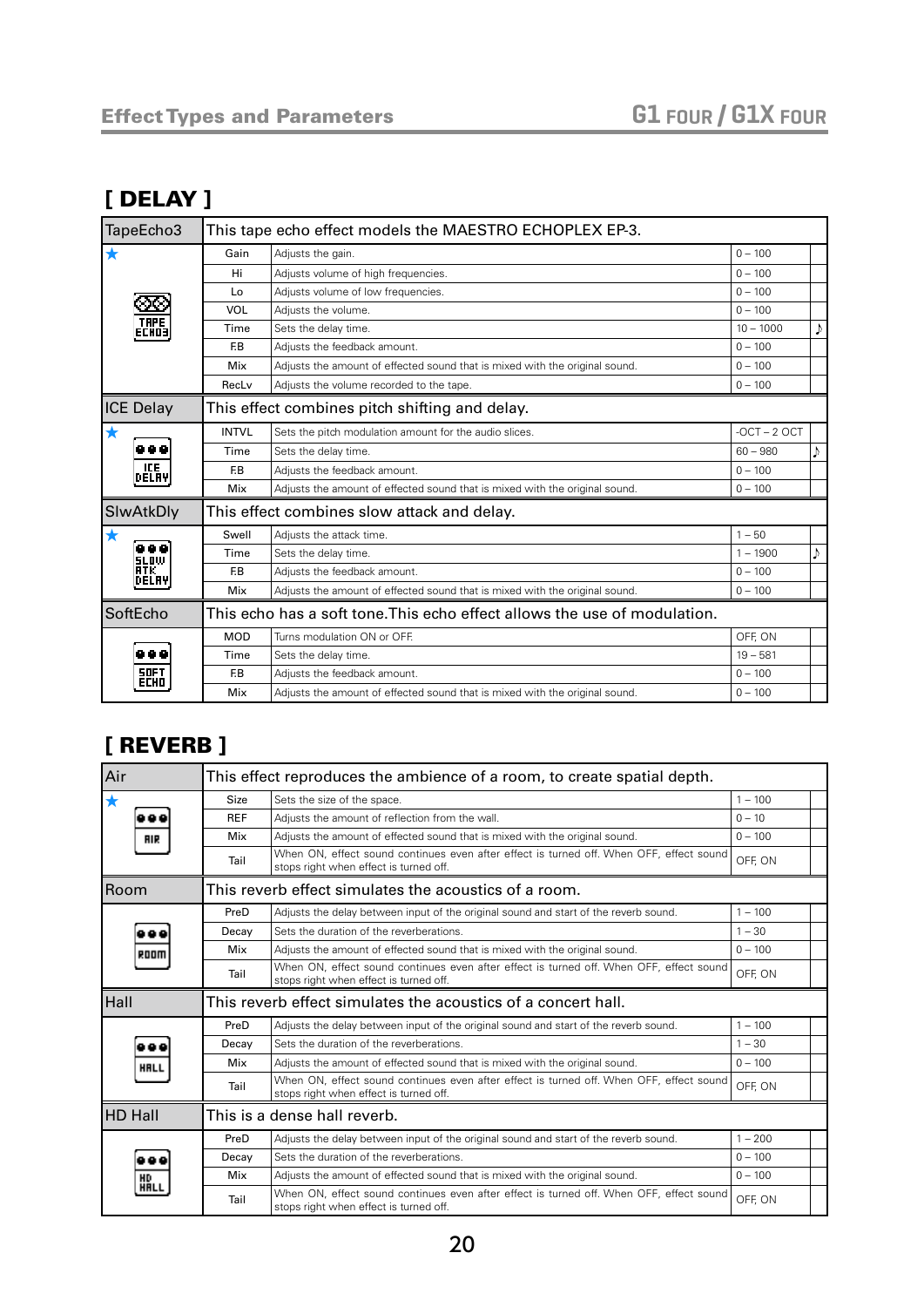#### [ REVERB ]

| Spring                      | This reverb effect simulates a spring reverb.                     |                                                                                                                                                                                                                            |            |  |
|-----------------------------|-------------------------------------------------------------------|----------------------------------------------------------------------------------------------------------------------------------------------------------------------------------------------------------------------------|------------|--|
|                             | PreD                                                              | Adjusts the delay between input of the original sound and start of the reverb sound.                                                                                                                                       | $1 - 100$  |  |
|                             | Decay                                                             | Sets the duration of the reverberations.                                                                                                                                                                                   | $1 - 30$   |  |
|                             | Mix                                                               | Adjusts the amount of effected sound that is mixed with the original sound.                                                                                                                                                | $0 - 100$  |  |
|                             | Tail                                                              | When ON, effect sound continues even after effect is turned off. When OFF, effect sound<br>stops right when effect is turned off.                                                                                          | OFF. ON    |  |
| <b>FD Spring</b>            | This simulates the spring reverb of the '65 Fender Twin Reverb.   |                                                                                                                                                                                                                            |            |  |
|                             | Color                                                             | Sets the tone of the effect type.                                                                                                                                                                                          | 0, 1       |  |
|                             | Lo                                                                | Adjusts volume of low frequencies.                                                                                                                                                                                         | $0 - 100$  |  |
|                             | Hi                                                                | Adjusts volume of high frequencies.                                                                                                                                                                                        | $0 - 100$  |  |
|                             | Mix                                                               | Adjusts the amount of effected sound that is mixed with the original sound.                                                                                                                                                | $0 - 100$  |  |
| Plate                       | This simulates a plate reverb.                                    |                                                                                                                                                                                                                            |            |  |
|                             | PreD                                                              | Adjusts the delay between input of the original sound and start of the reverb sound.                                                                                                                                       | $1 - 200$  |  |
|                             | Decay                                                             | Sets the duration of the reverberations.                                                                                                                                                                                   | $0 - 100$  |  |
|                             | Mix                                                               | Adjusts the amount of effected sound that is mixed with the original sound.                                                                                                                                                | $0 - 100$  |  |
|                             | Tail                                                              | When ON, effect sound continues even after effect is turned off. When OFF, effect sound<br>stops right when effect is turned off.                                                                                          | OFF, ON    |  |
| EarlyRef                    | This effect reproduces only the early reflections of reverb.      |                                                                                                                                                                                                                            |            |  |
| ★                           | Decay                                                             | Adjusts the duration of the reverb.                                                                                                                                                                                        | $1 - 30$   |  |
| .<br>EAPLY<br>REF           | Shape                                                             | Adjusts the effect envelope.                                                                                                                                                                                               | $-10 - 10$ |  |
|                             | Tone                                                              | Adjusts the tone.                                                                                                                                                                                                          | $0 - 10$   |  |
|                             | Mix                                                               | Adjusts the amount of effected sound that is mixed with the original sound.                                                                                                                                                | $0 - 100$  |  |
| Church                      | This effect simulates the reverberations of a church.             |                                                                                                                                                                                                                            |            |  |
| ★                           | PreD                                                              | Adjusts the delay between input of the original sound and start of the reverb sound.                                                                                                                                       | $0 - 200$  |  |
|                             | Decay                                                             | Sets the duration of the reverberations.                                                                                                                                                                                   | $0 - 100$  |  |
| EMURI                       | Mix                                                               | Adjusts the amount of effected sound that is mixed with the original sound.                                                                                                                                                | $0 - 100$  |  |
|                             | Tail                                                              | When ON, effect sound continues even after effect is turned off. The dry sound also continues<br>to have the same tone as when the effect was on. When OFF, effect sound stops right when OFF, ON<br>effect is turned off. |            |  |
| Chamber                     | This effect simulates the reverberations of a chamber-sized room. |                                                                                                                                                                                                                            |            |  |
|                             | PreD                                                              | Adjusts the delay between input of the original sound and start of the reverb sound.                                                                                                                                       | $0 - 200$  |  |
| 8 Q C<br><b>CHAM</b><br>FER | Decay                                                             | Sets the duration of the reverberations.                                                                                                                                                                                   | $0 - 100$  |  |
|                             | Mix                                                               | Adjusts the amount of effected sound that is mixed with the original sound.                                                                                                                                                | $0 - 100$  |  |
|                             | Tail                                                              | When ON, effect sound continues even after effect is turned off. When OFF, effect sound<br>stops right when effect is turned off.                                                                                          | OFF, ON    |  |
| GateRev                     | This unique reverb is good for percussive playing.                |                                                                                                                                                                                                                            |            |  |
|                             | Color                                                             | Sets the sound color.                                                                                                                                                                                                      | $1 - 5$    |  |
| 0 Q Q                       | Decay                                                             | Sets the duration of the reverberations.                                                                                                                                                                                   | $0 - 100$  |  |
| GATE<br>REU                 | Tone                                                              | Adjusts the tone.                                                                                                                                                                                                          | $0 - 100$  |  |
|                             | <b>BAL</b>                                                        | Adjusts the balance between original and effect sounds.                                                                                                                                                                    | $0 - 100$  |  |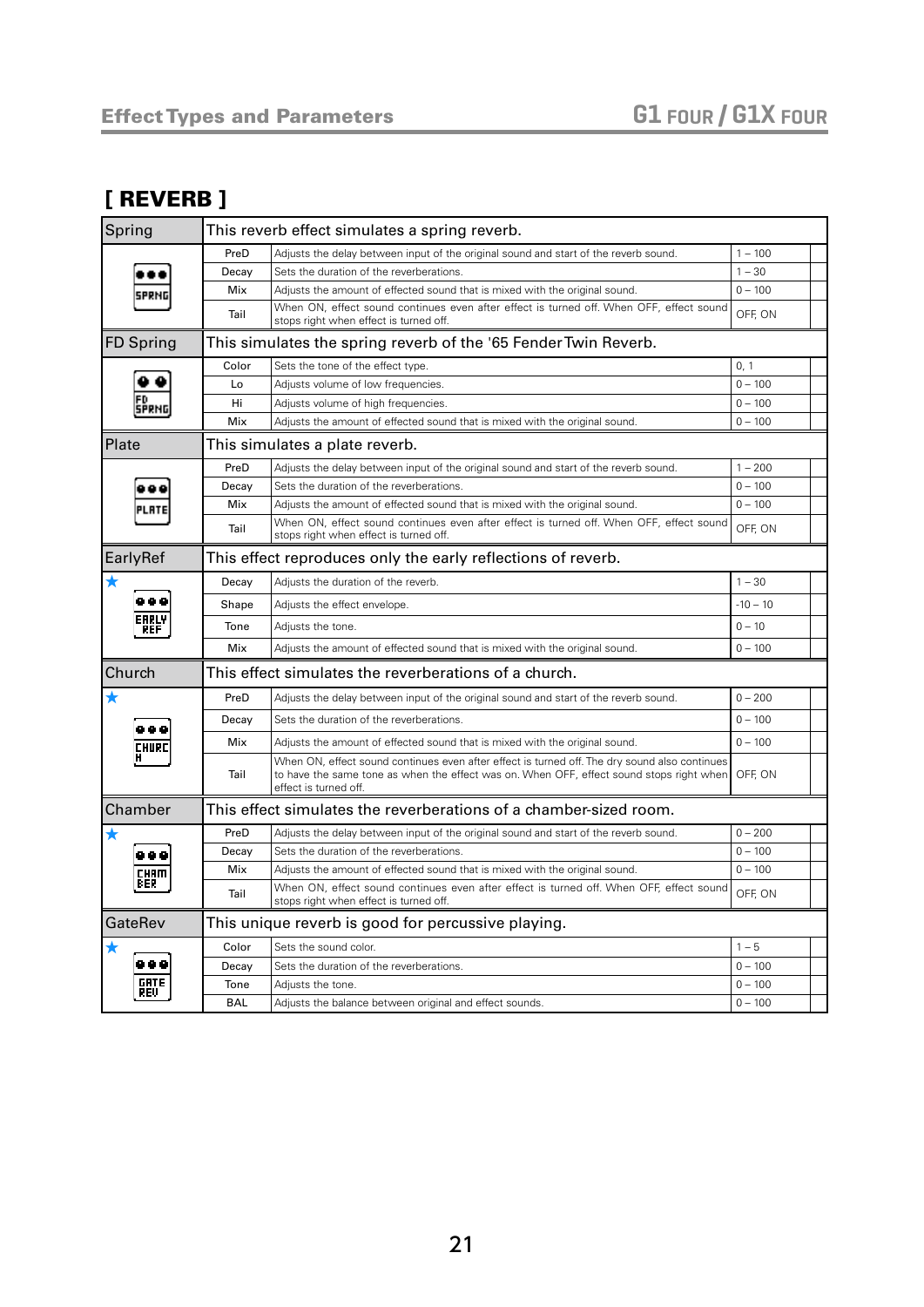| <b>PDL</b> Vol   | The volume curve of the volume pedal can be set.                                                                                                              |                                                                  |                          |   |
|------------------|---------------------------------------------------------------------------------------------------------------------------------------------------------------|------------------------------------------------------------------|--------------------------|---|
|                  | P VOL                                                                                                                                                         | Adjusts the volume.                                              | $0 - 100$                | P |
|                  | Min                                                                                                                                                           | Adjusts the volume when the pedal is at minimum position.        | $0 - 100$                |   |
|                  | Max                                                                                                                                                           | Adjusts the volume when the pedal is at maximum position.        | $0 - 100$                |   |
|                  | Curve                                                                                                                                                         | Sets the volume curve.                                           | A, B                     |   |
| BlackWah         |                                                                                                                                                               | This pedal wah effect simulates the Cry Baby.                    |                          |   |
|                  | <b>P</b> FREQ                                                                                                                                                 | Adjusts the emphasized frequency.                                | $0 - 100$                | P |
|                  | Range                                                                                                                                                         | Adjusts the frequency range processed by the effect.             | $0 - 100$                |   |
|                  | Dry                                                                                                                                                           | Adjusts the volume of the unaffected sound.                      | $0 - 100$                |   |
|                  | <b>VOL</b>                                                                                                                                                    | Adjusts the volume.                                              | $0 - 100$                |   |
| ChromeWah        |                                                                                                                                                               | This simulates a British wah pedal with a chrome finish.         |                          |   |
|                  | P FREQ                                                                                                                                                        | Adjusts the emphasized frequency.                                | $0 - 100$                | P |
|                  | Range                                                                                                                                                         | Adjusts the frequency range processed by the effect.             | $0 - 100$                |   |
|                  | Dry                                                                                                                                                           | Adjusts the volume of the unaffected sound.                      | $0 - 100$                |   |
|                  | <b>VOL</b>                                                                                                                                                    | Adjusts the volume.                                              | $0 - 100$                |   |
| <b>WAH100</b>    |                                                                                                                                                               | Simulates an Ibanez wah pedal.                                   |                          |   |
| ★                | P FREQ                                                                                                                                                        | Adjusts the emphasized frequency.                                | $0 - 50$                 | P |
| ,JAH             | Depth                                                                                                                                                         | Sets the depth of the wah.                                       | $0 - 100$                |   |
| 100              | Dry                                                                                                                                                           | Adjusts the volume of the unaffected sound.                      | $0 - 100$                |   |
|                  | <b>VOL</b>                                                                                                                                                    | Adjusts the volume.                                              | $0 - 100$                |   |
| <b>PDL Pitch</b> | Use an expression pedal to change the pitch in real time with this effect.                                                                                    |                                                                  |                          |   |
|                  | P Bend                                                                                                                                                        | Sets the amount of pitch shift.                                  | $0 - 100$                | P |
|                  | Color                                                                                                                                                         | Sets the type of pitch change control with the expression pedal. | $1 - 9$<br>(See Table 2) |   |
|                  | Tone                                                                                                                                                          | Adjusts the tone.                                                | $0 - 10$                 |   |
|                  | Mode                                                                                                                                                          | Sets the sound style.                                            | UP, DOWN                 |   |
| <b>PDL MnPit</b> | This is a pitch shifter specially for monophonic sound (single-note playing), which<br>allows the pitch to be shifted in real time with the expression pedal. |                                                                  |                          |   |
|                  | P Bend                                                                                                                                                        | Sets the amount of pitch shift.                                  | $0 - 100$                | P |
|                  | Color                                                                                                                                                         | Sets the type of pitch change control with the expression pedal. | $1 - 9$<br>(See Table 2) |   |
|                  | Tone                                                                                                                                                          | Adjusts the tone.                                                | $0 - 10$                 |   |
|                  | Mode                                                                                                                                                          | Sets the sound style.                                            | UP, DOWN                 |   |
| <b>PDL Vibe</b>  | This vibe sound features unique undulations.                                                                                                                  |                                                                  |                          |   |
|                  | $P$ Speed                                                                                                                                                     | Sets the speed of the modulation.                                | $0 - 50$                 | Ρ |
|                  | Depth                                                                                                                                                         | Sets the depth of the modulation.                                | $0 - 100$                |   |
|                  | Mode                                                                                                                                                          | Sets effect to vibrato or chorus.                                | VIBRAT,<br><b>CHORS</b>  |   |
|                  | VOL                                                                                                                                                           | Adjusts the volume.                                              | $0 - 100$                |   |
| <b>PDL Drive</b> |                                                                                                                                                               | The expression pedal controls the gain of this drive effect.     |                          |   |
| ★                | P Gain                                                                                                                                                        | Adjusts the gain.                                                | $0 - 100$                | P |
|                  | Tone                                                                                                                                                          | Adjusts the tone.                                                | $0 - 100$                |   |
|                  | PRSNC                                                                                                                                                         | Adjusts volume of super-high frequencies.                        | $0 - 100$                |   |
|                  | VOL                                                                                                                                                           | Adjusts the volume.                                              | $0 - 100$                |   |

#### <span id="page-21-0"></span> $[$  PEDAL  $]$  Pedal effects are available to add only for  $G1X$ Four.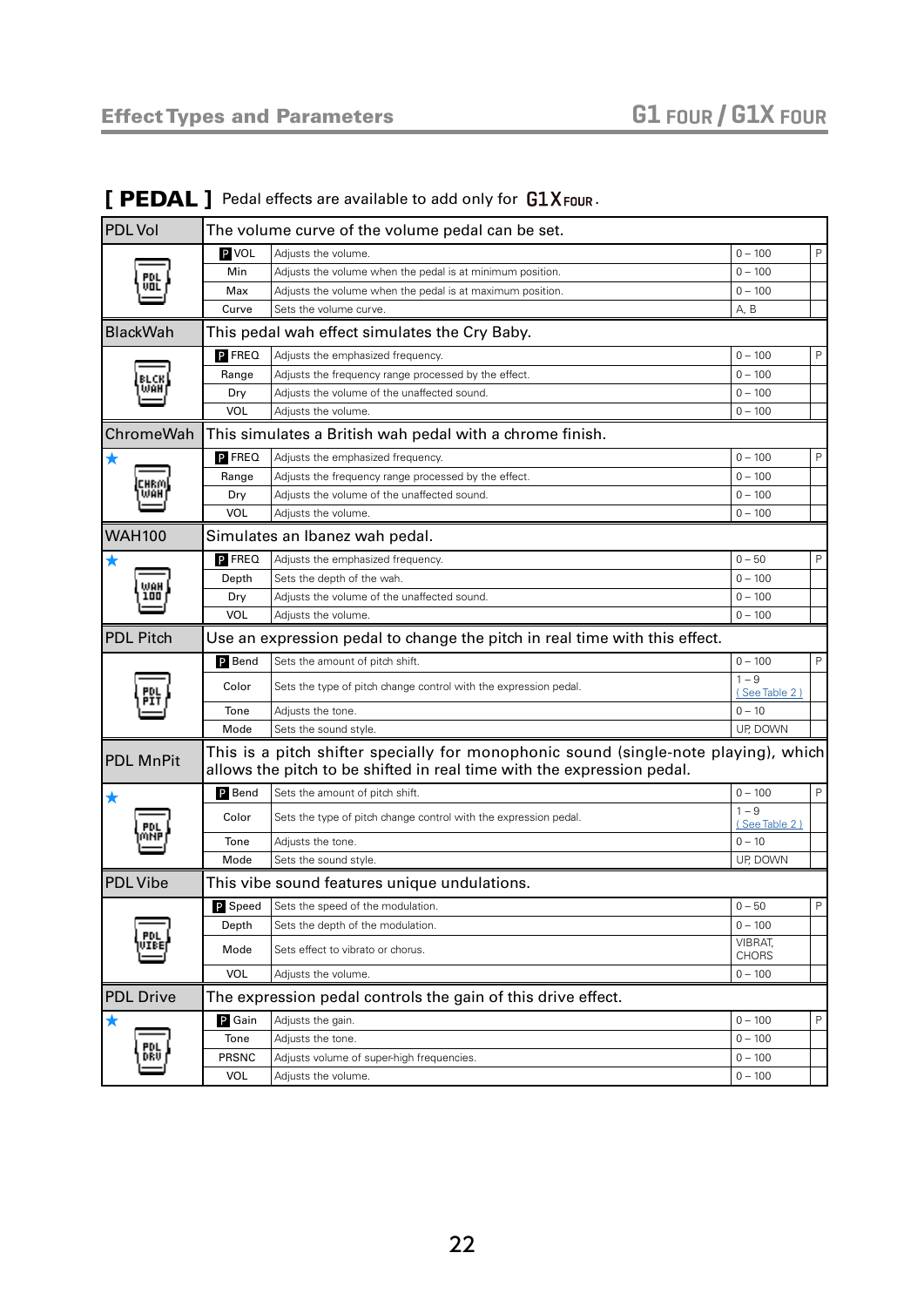#### [ PEDAL ]

| <b>PDL PHSR</b>                  | The expression pedal controls the modulation frequency of this phaser. |                                                                                         |                  |              |
|----------------------------------|------------------------------------------------------------------------|-----------------------------------------------------------------------------------------|------------------|--------------|
| $\bigstar$                       | <b>P</b> Rate                                                          | Sets the speed of the modulation.                                                       | $1 - 50$         | $\mathsf{P}$ |
|                                  | Depth                                                                  | Sets the depth of the modulation.                                                       | $0 - 100$        |              |
|                                  | <b>RESO</b>                                                            | Sets effect resonance.                                                                  | $0 - 100$        |              |
|                                  |                                                                        |                                                                                         | 4 STG,           |              |
|                                  | Color                                                                  | Sets the tone of the effect type.                                                       | 8 STG,<br>INV 4, |              |
|                                  |                                                                        |                                                                                         | INV <sub>8</sub> |              |
| <b>PDL Delay</b>                 |                                                                        | The expression pedal controls the delay input level of this effect.                     |                  |              |
|                                  | $P$ InLvl                                                              | Adjusts the delay input level.                                                          | $0 - 100$        | $\mathsf{P}$ |
|                                  | Time                                                                   | Sets the delay time.                                                                    | $1 - 3000$       | ♪            |
|                                  | F.B                                                                    | Adjusts the feedback amount.                                                            | $0 - 100$        |              |
|                                  | Mix                                                                    | Adjusts the amount of effected sound that is mixed with the original sound.             | $0 - 100$        |              |
| <b>PDL Rev</b>                   |                                                                        | The expression pedal controls the reverb input level of this effect.                    |                  |              |
|                                  | P InLvl                                                                | Adjusts the reverb input level.                                                         | $0 - 100$        | $\mathsf{P}$ |
|                                  | PreD                                                                   | Adjusts the delay between input of the original sound and start of the reverb sound.    | $1 - 100$        |              |
| REV                              | Decay                                                                  | Sets the duration of the reverberations.                                                | $1 - 30$         |              |
|                                  | Mix                                                                    | Adjusts the amount of effected sound that is mixed with the original sound.             | $0 - 100$        |              |
| <b>OSC</b> Echo                  | The expression pedal controls the delay oscillation of this effect.    |                                                                                         |                  |              |
| ★                                | $P$ OSC                                                                | Adjusts the delay time and feedback.                                                    | $0 - 100$        | P            |
| 05C                              | T-Min                                                                  | Adjusts the delay time when the pedal is at minimum position.                           | $19 - 500$       |              |
|                                  | T-Max                                                                  | Adjusts the delay time when the pedal is at maximum position.                           | $19 - 500$       |              |
|                                  | Mix                                                                    | Adjusts the amount of effected sound that is mixed with the original sound.             | $0 - 100$        |              |
| VoiceWah                         | This effect can make a guitar sound like a human voice.                |                                                                                         |                  |              |
| ★                                | P Vowel                                                                | Adjusts the emphasized vowel.                                                           | $0 - 100$        | $\mathsf{P}$ |
|                                  | <b>PTTRN</b>                                                           | Sets effect pattern.                                                                    | $A - C$          |              |
|                                  | Voice                                                                  | Adjusts the vowel sounds.                                                               | $0 - 100$        |              |
|                                  | Mode                                                                   | Sets the sound style.                                                                   | STEP, SOFT       |              |
| <b>PDL Roto</b>                  |                                                                        | Simulates a rotary speaker.                                                             |                  |              |
| ★                                | P Mode                                                                 | Sets the rotary mode.                                                                   | SLOW, FAST       | P            |
| PDL                              | Drive                                                                  | Adjusts the amount of amplification from the preamp.                                    | $0 - 100$        |              |
|                                  | <b>BAL</b>                                                             | Adjusts the balance between the horn (high frequencies) and the drum (low frequencies). | $0 - 100$        |              |
|                                  | <b>VOL</b>                                                             | Adjusts the volume.                                                                     | $0 - 100$        |              |
| P-BitCRSH                        | This effect creates a lo-fi sound.                                     |                                                                                         |                  |              |
|                                  | <b>P</b> SMPL                                                          | Sets sampling rate.                                                                     | $0 - 50$         | $\mathsf{P}$ |
| <b>PDL</b><br><b>BIT</b><br>CRSH | Bit                                                                    | Sets bit depth.                                                                         | $4 - 32$         |              |
|                                  | Tone                                                                   | Adjusts the tone.                                                                       | $0 - 10$         |              |
|                                  | <b>BAL</b>                                                             | Adjusts the balance between original and effect sounds.                                 | $0 - 100$        |              |
| <b>PDL FLNGR</b>                 |                                                                        | The expression pedal controls the emphasized frequency of this flanger.                 |                  |              |
| $\bigstar$                       | P FREQ                                                                 | This sets the emphasized frequency.                                                     | $0 - 100$        | P            |
| PDL                              | <b>RESO</b>                                                            | Sets effect resonance.                                                                  | $-10 - 10$       |              |
| FLG                              | <b>HiDMP</b>                                                           | Adjusts the treble attenuation of the effect sound.                                     | $0 - 10$         |              |
|                                  | Mix                                                                    | Adjusts the amount of effected sound that is mixed with the original sound.             | $0 - 100$        |              |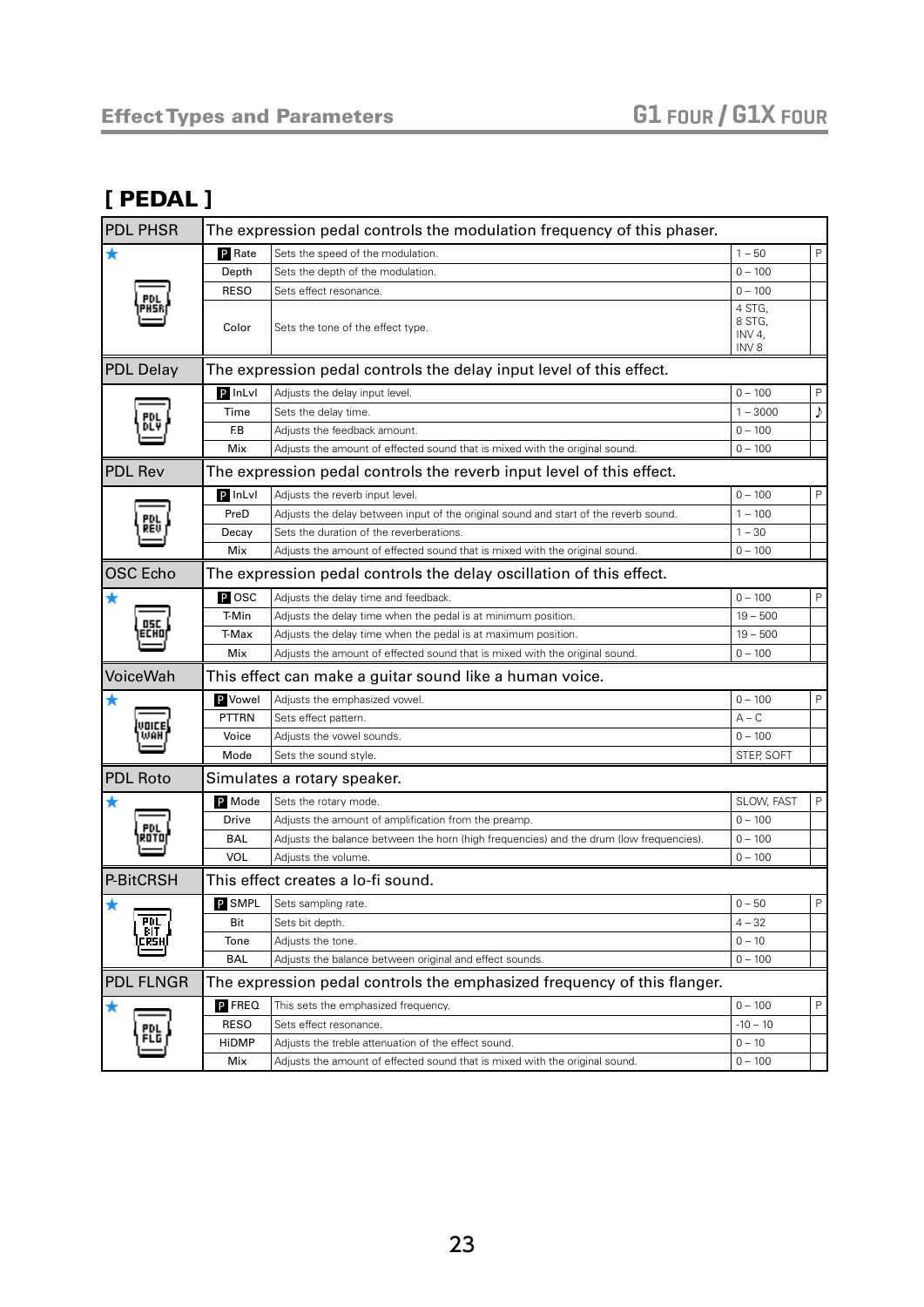### [ PEDAL ]

| <b>PDL Reso</b>  | Pedal wah with a strong character. |                                                                                      |           |   |
|------------------|------------------------------------|--------------------------------------------------------------------------------------|-----------|---|
| E                | P FREQ                             | Adjusts the emphasized frequency.                                                    | $-50$     | P |
|                  | <b>RESO</b>                        | Sets effect resonance.                                                               | $0 - 10$  |   |
| PDL  <br> Reso   | Dry                                | Adjusts the volume of the unaffected sound.                                          | $0 - 100$ |   |
|                  | <b>VOL</b>                         | Adjusts the volume.                                                                  | $0 - 100$ |   |
| Output VP        | is changed.                        | This controls the product output level. This volume will be kept even when the patch |           |   |
| <b>PUT</b><br>UP |                                    |                                                                                      |           |   |